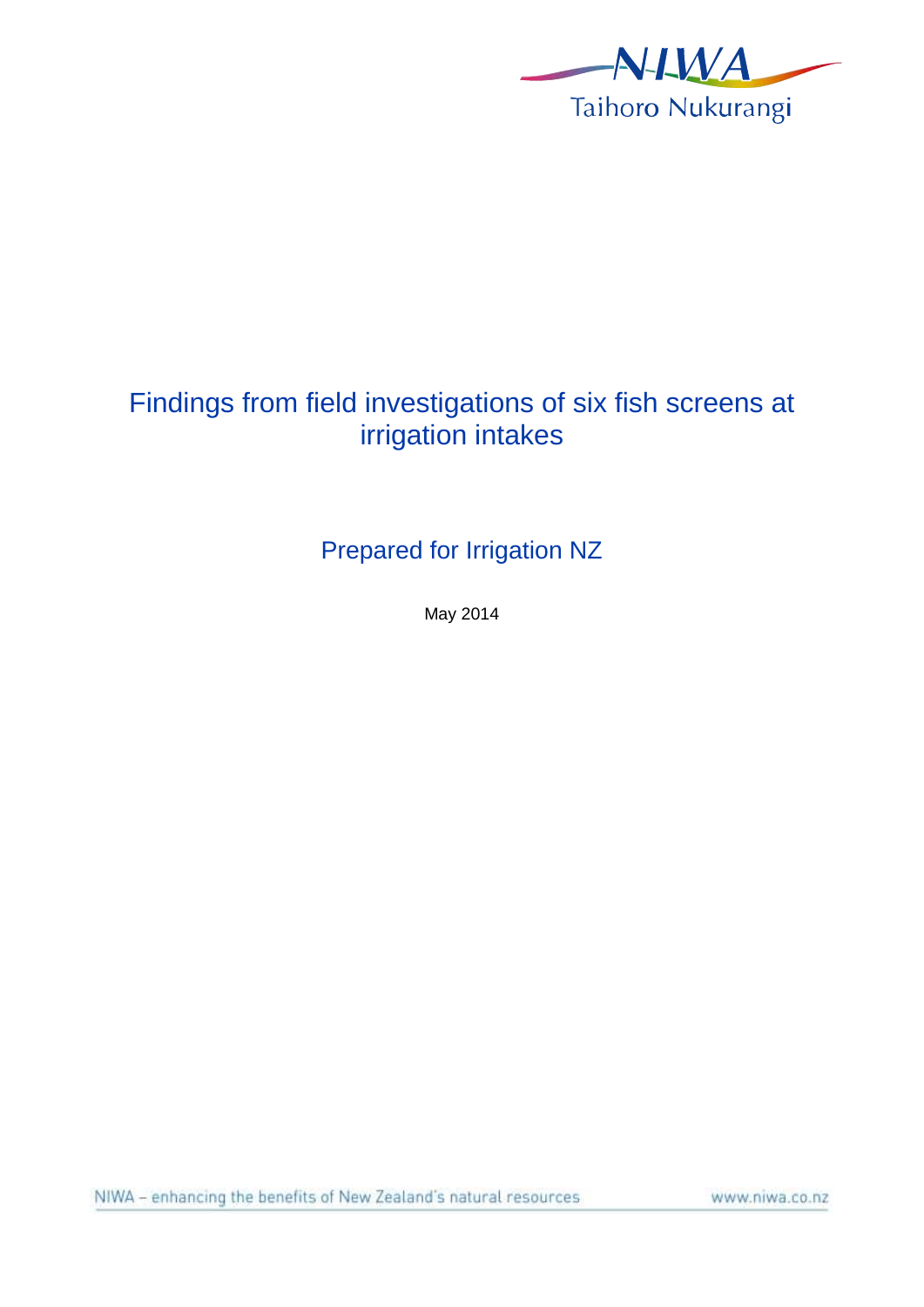#### **Authors/Contributors**:

Marty Bonnett (NIWA) Sjaan Bowie (DoC) Adrian Meredith (Environment Canterbury) Paul Reese (Irrigation New Zealand) Mark Webb (Fish and Game New Zealand)

#### **For any information regarding this report please contact:**

Marty Bonnett **Scientist** Freshwater Ecology Group +64-3-348 8987 3-348 8987 marty.bonnett@niwa.co.nz

National Institute of Water & Atmospheric Research Ltd 10 Kyle Street Riccarton Christchurch 8011 PO Box 8602, Riccarton Christchurch 8440 New Zealand

Phone +64-3-348 8987 Fax +64-3-348 5548

| NIWA Client Report No: | CHC2014-045      |
|------------------------|------------------|
| Report date:           | May 2014         |
| NIWA Project:          | <b>INZI13501</b> |

© All rights reserved. This publication may not be reproduced or copied in any form without the permission of the copyright owner(s). Such permission is only to be given in accordance with the terms of the client's contract with NIWA. This copyright extends to all forms of copying and any storage of material in any kind of information retrieval system.

Whilst NIWA has used all reasonable endeavours to ensure that the information contained in this document is accurate, NIWA does not give any express or implied warranty as to the completeness of the information contained herein, or that it will be suitable for any purpose(s) other than those specifically contemplated during the Project or agreed by NIWA and the Client.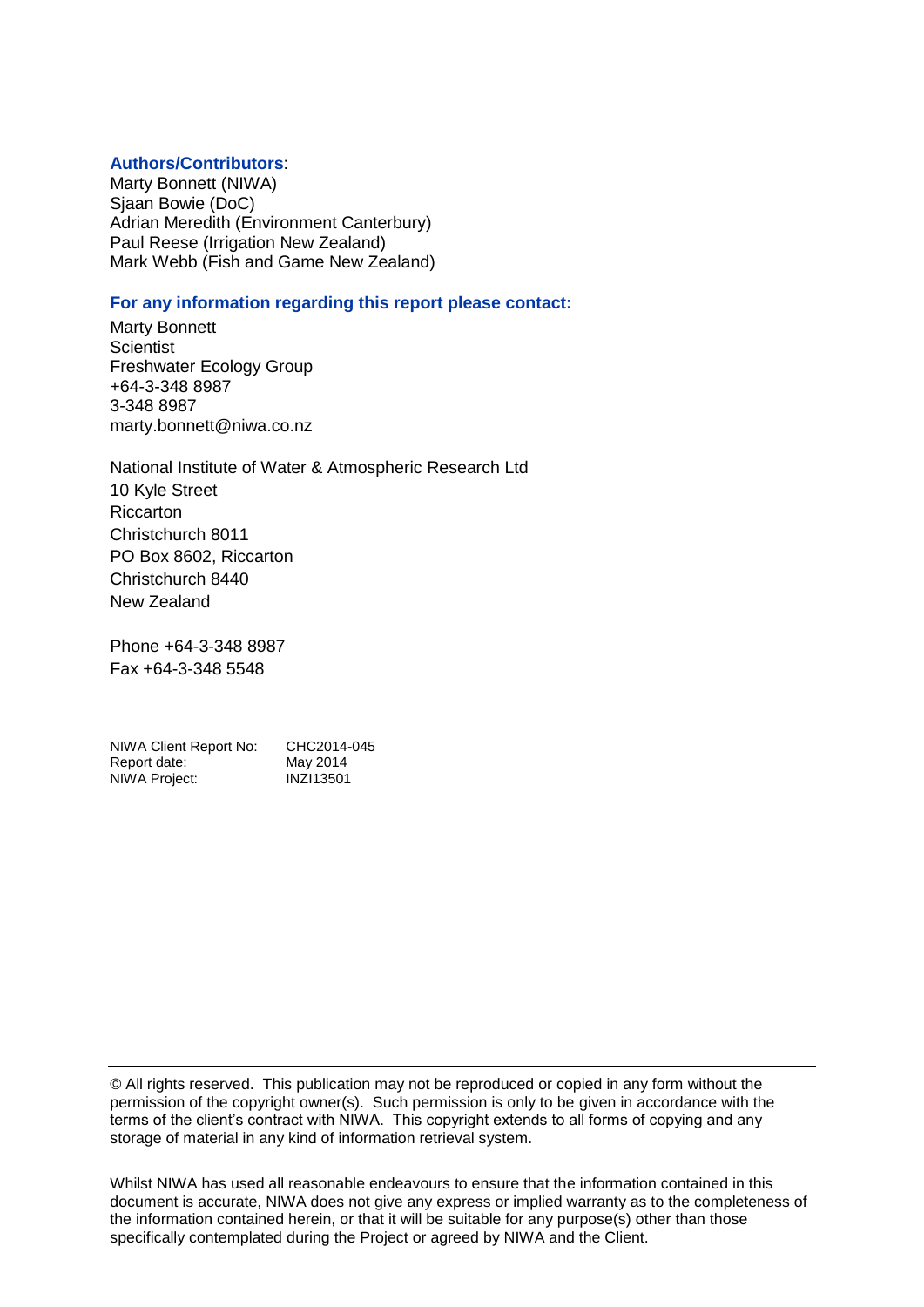# **Contents**

| 1            |     |  |     |  |
|--------------|-----|--|-----|--|
| $\mathbf{2}$ |     |  |     |  |
| 3            |     |  |     |  |
|              | 3.1 |  |     |  |
|              | 3.2 |  |     |  |
|              | 3.3 |  |     |  |
|              | 3.4 |  |     |  |
|              | 3.5 |  |     |  |
|              | 3.6 |  |     |  |
| 4            |     |  |     |  |
|              | 4.1 |  |     |  |
|              | 4.2 |  |     |  |
|              | 4.3 |  |     |  |
|              | 4.4 |  |     |  |
|              | 4.5 |  |     |  |
|              | 4.6 |  |     |  |
|              | 4.7 |  |     |  |
| 5            |     |  |     |  |
| 6            |     |  |     |  |
| 7            |     |  | .37 |  |

### **Tables**

| Table $3-1$ :     | Summary of performance of NOIC bund with respect to guideline           |                 |
|-------------------|-------------------------------------------------------------------------|-----------------|
|                   | criteria.                                                               | 12 <sup>°</sup> |
| <b>Table 3-2:</b> | Summary of performance of the Levels Plain intake screen with respect   |                 |
|                   | to guideline criteria.                                                  | 14              |
| <b>Table 3-3:</b> | Numbers and location of fish recovered in trials at the Mead Intake.    | 17              |
| Table 3-4:        | Summary of performance of Mead intake screen with respect to            |                 |
|                   | quideline criteria.                                                     | 18              |
| Table 3-5:        | Numbers, and in brackets percentage, of hatchery (trial) fish recovered |                 |
|                   | by site.                                                                |                 |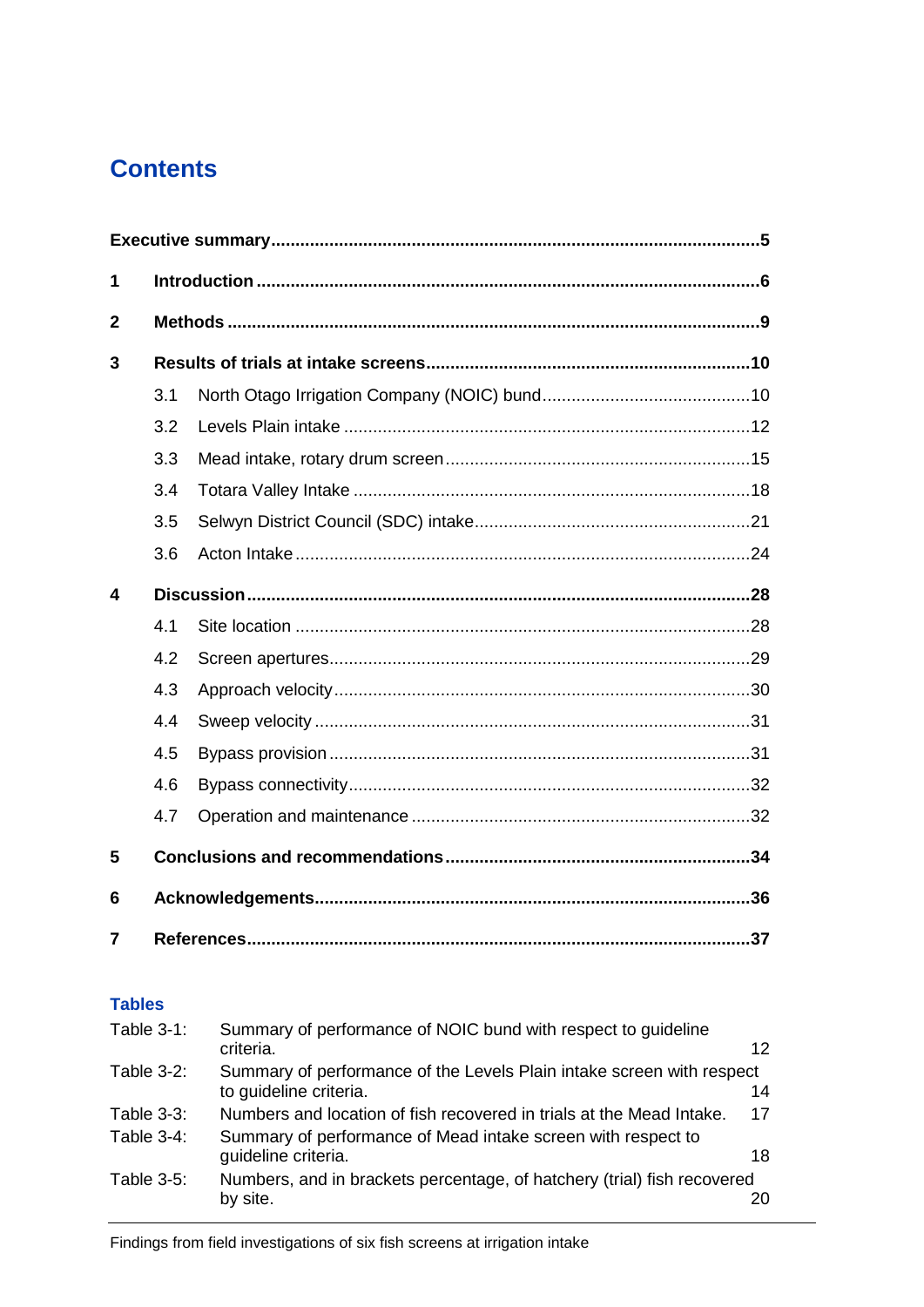| Table $3-6$ :     | Summary of performance of the Totara Valley intake screen with respect<br>to guideline criteria.                                           |    |
|-------------------|--------------------------------------------------------------------------------------------------------------------------------------------|----|
| Table 3-7:        | Summary of performance of SDC intake galleries screen with respect to<br>guideline criteria.                                               | 24 |
| <b>Table 3-8:</b> | Catch of fish in the bypass and intake traps, and effectiveness of<br>screening for the three main species observed.                       | 26 |
| Table 3-9:        | Summary of performance of the Acton intake permeable bund with<br>respect to guideline criteria.                                           | 27 |
| Table $4-1$ :     | Combined screening effectiveness of fish screens, illustrating potential<br>cumulative loss of fish as they are exposed to a succession of |    |
|                   | screens.                                                                                                                                   | 29 |

## **Figures**

| Figure 3-1:         | Sketch of the trial set-up at the NOIC intake on Borton's Pond.                                                                                                 | 10 |
|---------------------|-----------------------------------------------------------------------------------------------------------------------------------------------------------------|----|
| Figure 3-2:         | The NOIC bund.                                                                                                                                                  | 11 |
| Figure 3-3:         | Sketch of the trial set-up at the Levels Plain intake screen.                                                                                                   | 13 |
| Figure 3-4:         | The Levels Plain intake screen.                                                                                                                                 | 14 |
| Figure $3-5$ :      | Sketch of the trial set-up at the Mead intake screen.                                                                                                           | 15 |
| Figure 3-6:         | A view of the rotary drum at the Mead intake, looking upstream and<br>without water flowing.                                                                    | 16 |
| Figure $3-7$ :      | Sketch of the trial set-up at the Totara Valley intake screen.                                                                                                  | 19 |
| Figure 3-8:         | The ANDAR screen, on one side of the head pond.                                                                                                                 | 19 |
| Figure 3-9:         | The bypass entrance; a pipe through the gravel bank opposite the                                                                                                |    |
|                     | screen.                                                                                                                                                         | 20 |
| <b>Figure 3-10:</b> | Sketch of the trial set-up at the SDC intake.                                                                                                                   | 22 |
| <b>Figure 3-11:</b> | The SDC head pond.                                                                                                                                              | 22 |
| <b>Figure 3-12:</b> | Sketch of the trial set-up at the Acton intake.                                                                                                                 | 25 |
| Figure $3-13$ :     | The permeable rock bund at the Acton intake, photographed looking<br>upstream and with low supply channel water levels and scheme not<br>operating (dewatered). | 25 |

Whome

Reviewed by  $\hskip 1.0cm$  Reviewed by  $\hskip 1.0cm$  Approved for release by

Helen Rouse Graham Fenwick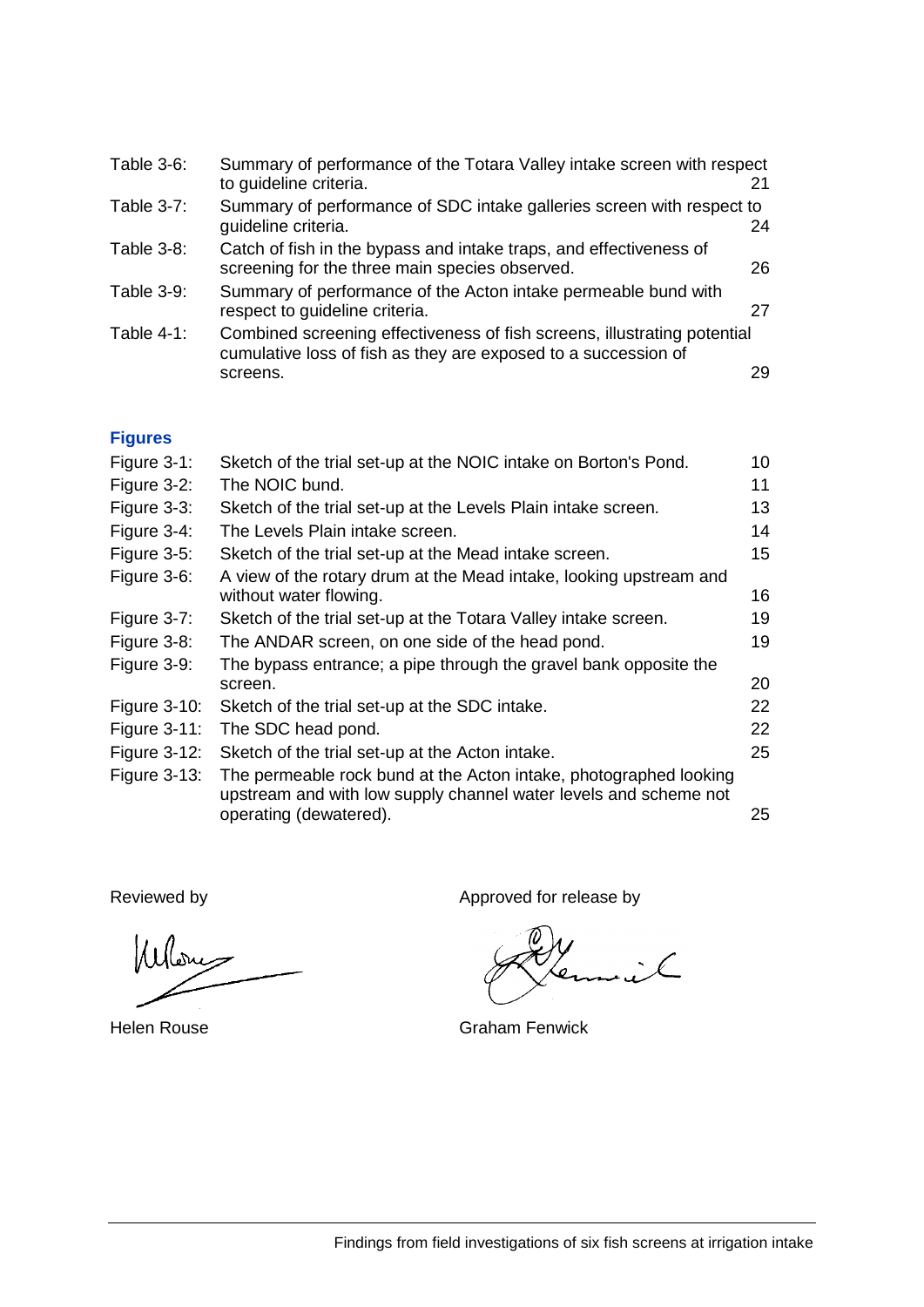# <span id="page-4-0"></span>**Executive summary**

Irrigation and stockwater intakes from rivers in Canterbury are required to exclude, or "screen", fish that might otherwise become entrained within the irrigation system and be lost. Guidelines for the design and operation of fish exclusion devices ("fish screens") have been developed, and these recommend screen apertures, water velocities, and other fish diversion measures (Jamieson et al. 2007). In order to assess the suitability of the guideline specifications for fish screens, field tests of six operating fish screens were reviewed. The screens tested represented the most common types of screens already installed in the Canterbury region and did not include "end of pipe" solutions.

Information from each of the investigations was reviewed to assess the validity of seven criteria outlined in "*Fish screening: good practice guidelines for Canterbury*" (Jamieson et al. 2007, hereafter the 2007 Guidelines): site location; screen apertures; approach velocity; sweep velocity; bypass provision; bypass connectivity; operation and maintenance.

Not all the criteria could be quantified during the tests, and therefore these trials were not a specific test of the individual criteria but a test of the effectiveness of each screen, whilst gaining information on the key criteria.

None of the six screens tested met all the criteria from the good practice guidelines, and none of the screens excluded all fish. From the tests conducted, the most critical features for effective fish screening were the provision, design and connection of suitable bypass facilities, and the correct fitting, maintenance and operation of screens.

There are presently no criteria specifying the quantity or proportion of water that should flow through a bypass; as this is an important factor that affects both sweep velocity and connectivity, some guidelines need to be developed. The investigations showed that, overall, the guidelines are appropriate for protection of fish communities in our rivers.

Trials conducted on intakes that utilised infiltration galleries or permeable rock bunds to screen fish demonstrated that these types of screen provide effective (close to 100%) exclusion of juvenile salmon, however they are less effective for very small salmon and trout and some native fish.

Fishing in the vicinity of the intake screens provided some information on which species of fish inhabit these areas and which may be at risk – either from becoming entrained within the irrigation schemes or by predation near screens. It is recommended that further research on the life cycles, distribution, migratory habits, swimming ability, and size of native fish in New Zealand rivers is undertaken to ensure that the 2007 guidelines are appropriate for native fish.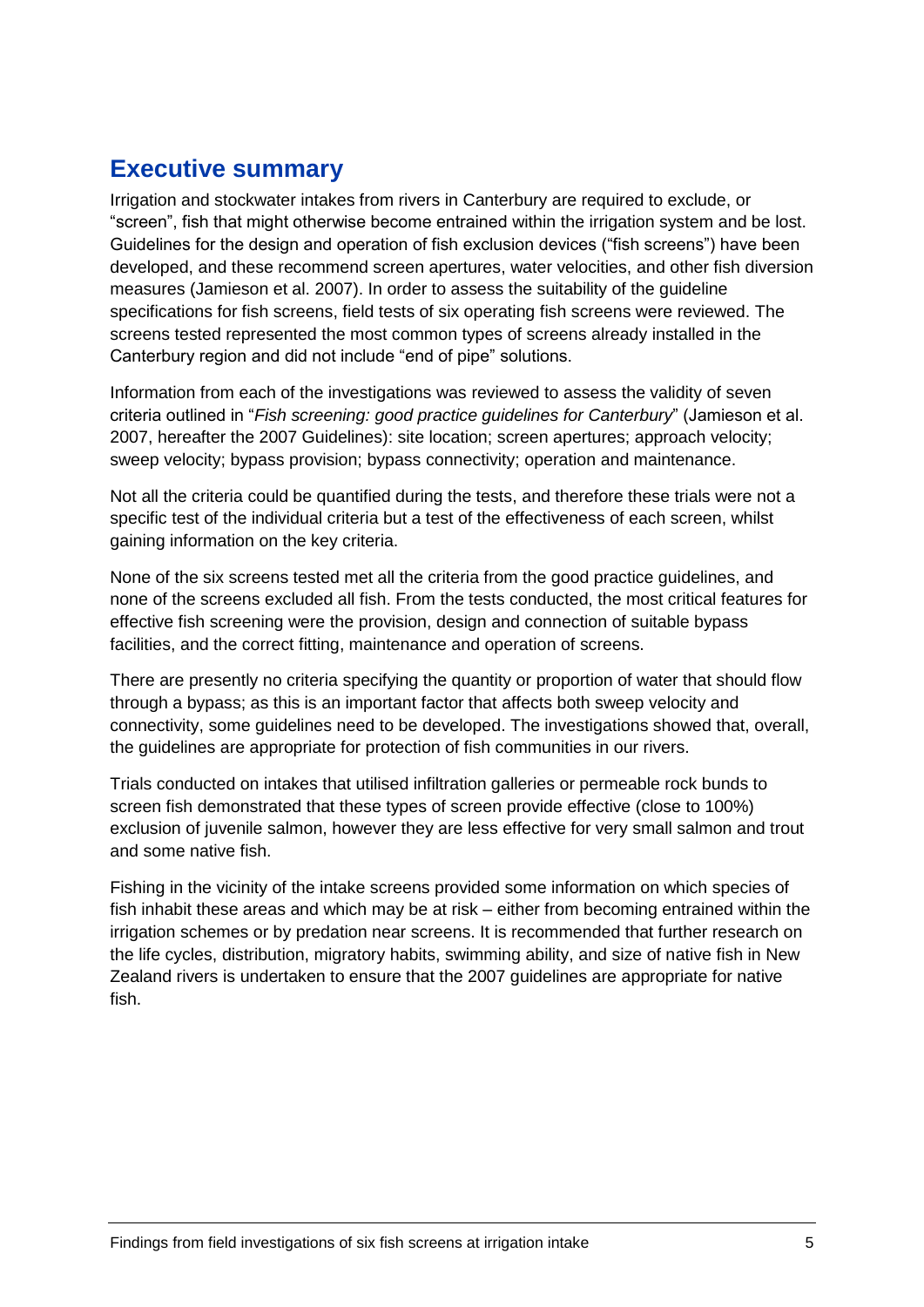# <span id="page-5-0"></span>**1 Introduction**

Most freshwater fish species need free access to and from the sea, and/or within freshwater habitats. If fish are trapped within irrigation or stock water systems, they are essentially lost from the fishery. For some freshwater fish this could have disastrous results, especially for highly valued fisheries (e.g., salmon, whitebait, eels, lamprey), nationally threatened species (e.g., bluegilled bully, torrentfish, upland longjaw galaxias) and locally restricted species (e.g., kokopu species, Canterbury galaxias).

Irrigation and stock water intakes from New Zealand rivers therefore should be designed to ensure fish are excluded. Protecting freshwater fish habitat and managing fish passage are key functions managed by a number of agencies under legislation (e.g., regional councils, Department of Conservation). Fish exclusion devices are routinely referred to as "fish screens", and they have several core functions:

- to prevent fish from becoming entrained within the irrigation or stock water systems;
- to prevent or minimise exposure of fish to increased risk of physical harm or predation near the intake;
- to safely divert fish away from intake systems, and/or "bypass" fish back into the river downstream of the intake; and
- to protect irrigation infrastructure.

In recent years, the requirement for excluding fish at intakes has been of increasing concern for both abstracters of water and the regulatory agencies, as problems have arisen over the design and effectiveness of fish screens. Jamieson et al. (2007) developed good practice guidelines (hereafter the 2007 Guidelines) for designing and operating fish screens at irrigation intakes, and recommended a series of specifications including suitable screen apertures, water velocities, and fish diversion measures. However, it had never been clearly established if current fish screens do, in fact, effectively exclude fish, irrespective of whether or not the structure had been designed and operated according to the guidelines.

Juvenile Chinook salmon and rainbow trout have usually been used as the test indicator species for fish exclusion, predominately because they are at risk of being injured by contacting screens and/or being trapped within irrigation systems during migration phases, and because large numbers of appropriately-sized fish were readily available to use in trials. Many of the exclusion requirements for Chinook salmon are similar to that of other sports and native fish (Bejakovich 2006; Charteris & Hamblett 2006). There are some significant behavioural differences between salmonids and many native species, particularly as many native fish are cryptic and benthic, predominately occupying habitats near the bottom of the water column and within the substrate, while sports fish actively swim in the upper part of the water column. Native fish also differ from sports fish in activity patterns at different times of the day/night. These differences in behaviour patterns may be very important in determining screen design effectiveness.

The Canterbury fish exclusion working party (comprising representatives of the Department of Conservation, Environment Canterbury, Fish and Game NZ, Irrigation NZ, and NIWA), identified the need to both validate the 2007 guidelines by practical testing, and examine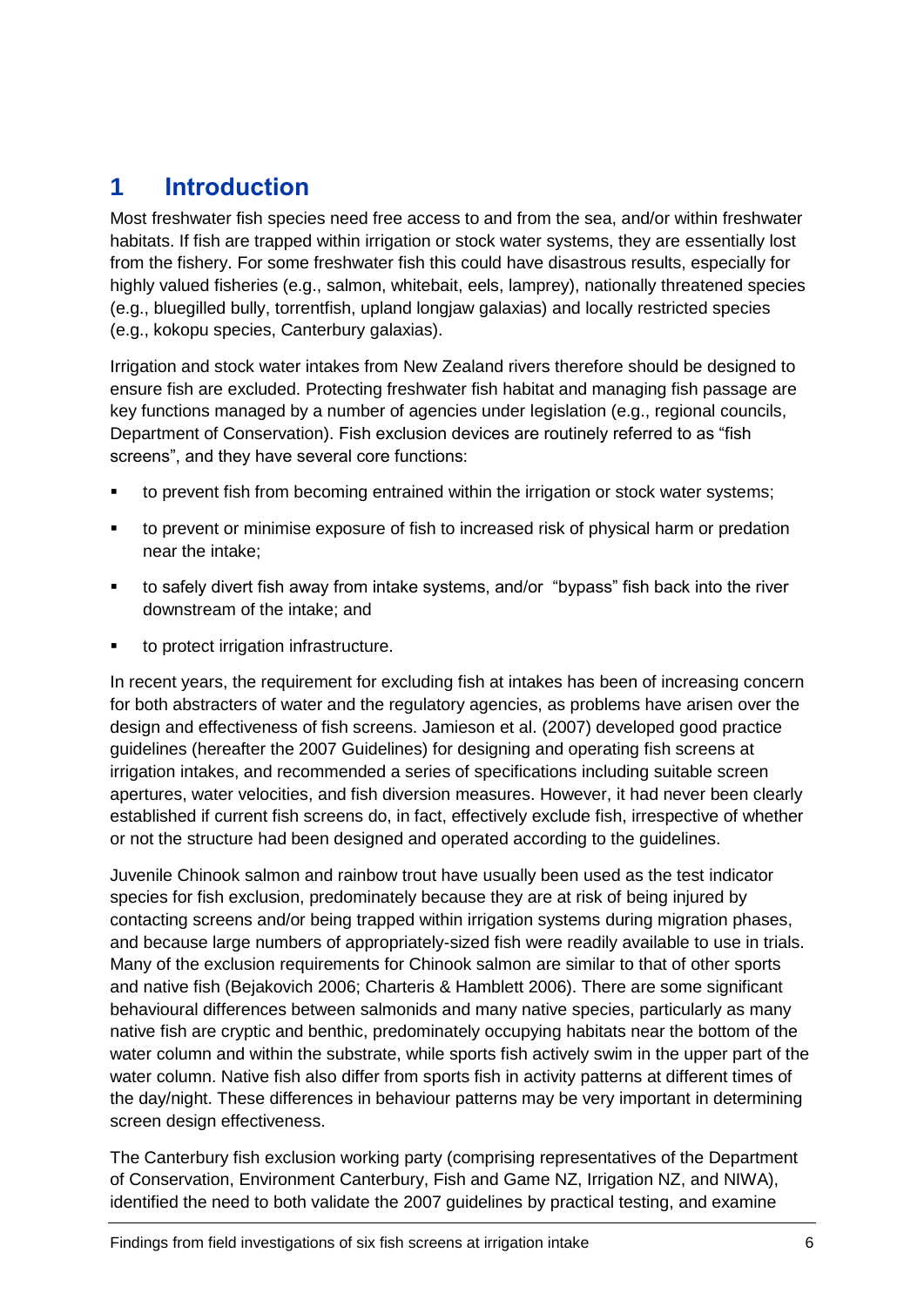novel screening systems that do not relate directly to all guideline criteria. This report summarises what has been learnt to date from effectiveness trials at fish screens on a selection of irrigation intakes. The trials have assessed the exclusion performance of:

- 1. The North Otago Irrigation Company (NOIC) permeable rock bund, at Borton's Pond, Waitaki River, using dye-marked juvenile Chinook salmon enclosed in a small area upstream of the bund (Sykes et al. 2010).
- 2. The Levels Plain irrigation intake on the Opihi River, a vertical flat plate screen with travelling brushes, using a "DIDSON" acoustic camera and nets to observe hatcheryreared salmonids released upstream (Hay and Quarterman 2011).
- 3. The Mead intake on the Rakaia River, a rotary drum screen, using hatchery-reared juvenile salmon and rainbow trout released upstream (Bonnett 2012a).
- 4. The Totara Valley intake, Opihi River, an "ANDAR" flat screen with travelling brushes (also referred to as the "Didymo screen"), using hatchery-reared juvenile salmon and rainbow trout released upstream (Bonnett 2012b).
- 5. The Selwyn District Council (SDC) stockwater intake on the Rakaia River, an infiltration gallery, using hatchery-reared juvenile salmon released upstream of the gallery (Bonnett 2013a).
- 6. The Acton intake, lower Rakaia River, a permeable rock bund, using hatchery-reared juvenile salmon released upstream (Bonnett 2013b).

The objectives of trials at fish screens 1 and 2 (above) were mainly to observe and assess the behaviour of hatchery-reared juvenile salmonids when encountering a permeable bund or flat-plate screen. The main objective of trials at locations 3,4,5 and 6 was to assess the overall effectiveness of the facilities by monitoring the fate of live fish at the site when the intake was operating. Using this approach, the effectiveness was measured as the proportion of fish which encountered the intake and were successfully (i.e., safely) transferred back into the bypass channel. This indicated how well the fish exclusion mechanisms performed, and whether they fulfilled their core functions. Where practical, aperture size, approach velocity and sweep velocity were measured to determine whether the facilities met the 2007 Guideline criteria, and to provide information that may assist in the design of future structures at intakes. In addition to controlled releases of fish into water intakes, electrofishing was undertaken, where possible, at intake and bypass locations to discover which species used the area and were entrained under normal operating conditions.

In order to compare the structures' performance against criteria suggested in Jamieson et al. (2007), individual elements of effectiveness were measured or assessed (where applicable) as follows.

- **Site location**: was the intake and associated fish screen installed at, or as close as practical to, the point of water diversion from the main stem of the river?
- **Screen apertures**: were the apertures in the screen small enough to physically prevent fish from penetrating the screen and becoming entrained (trapped) in the irrigation system? The 2007 Guidelines recommend a bar gap of 2 mm or mesh/plate aperture size of 3 mm.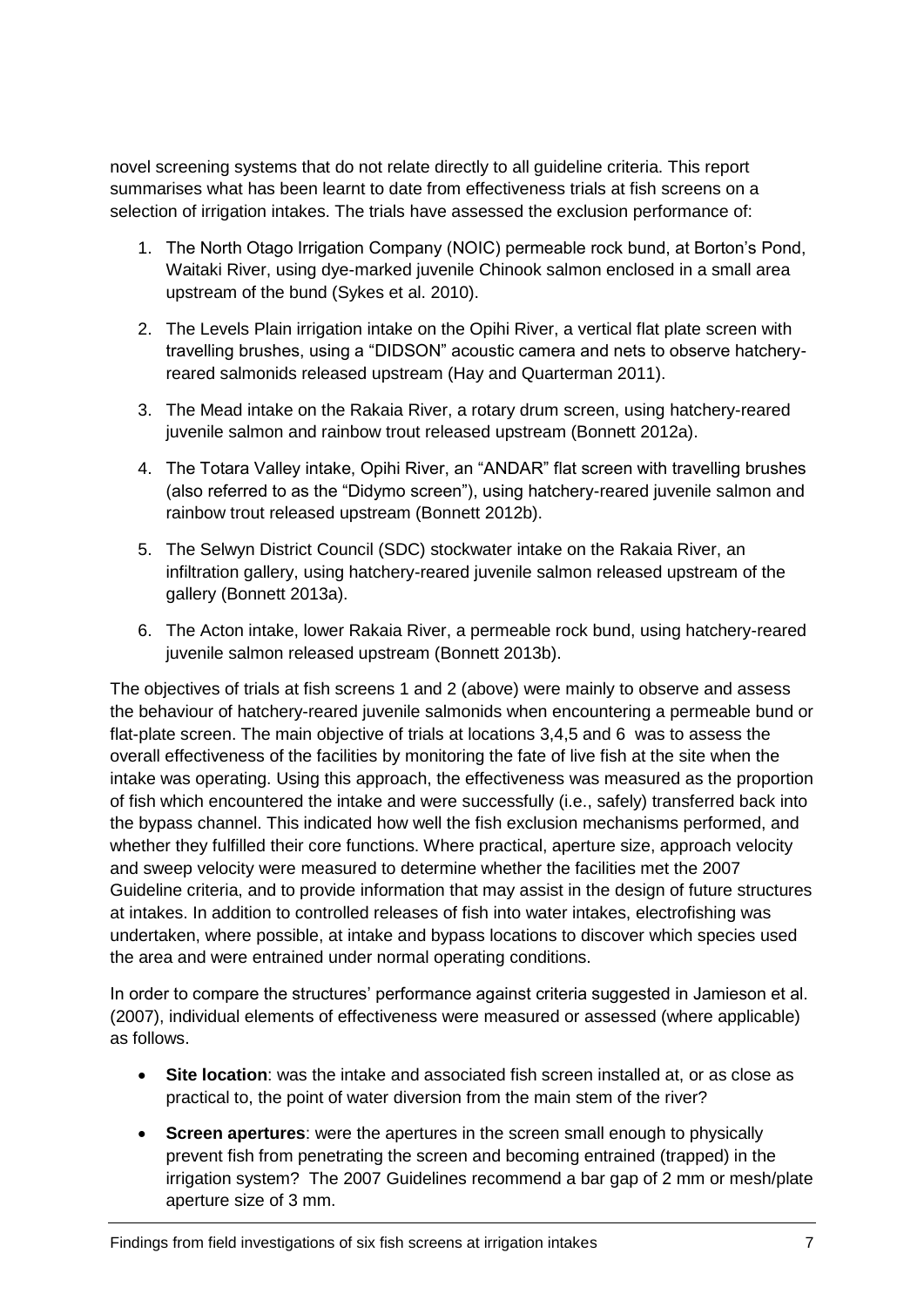- **Approach velocity**: was the water velocity onto and through the screen (the approach velocity) low enough so that fish could escape by swimming upstream against the flow? The 2007 Guidelines recommend approach velocities of no more than 0.12 m/sec.
- **Sweep velocity**: were fish diverted away from the screen by a flow moving across the screen and toward a diversion? The 2007 Guidelines recommend a sweep velocity greater than the approach velocity.
- **Bypass provision:** was a bypass provided, and were fish able to locate and use it?
- **Bypass connectivity**: was the bypass connected to the river for fish to return safely?
- **Operation and maintenance**: was the facility constructed, operated and/or maintained in a manner that ensured its effectiveness at excluding fish 24 hours a day?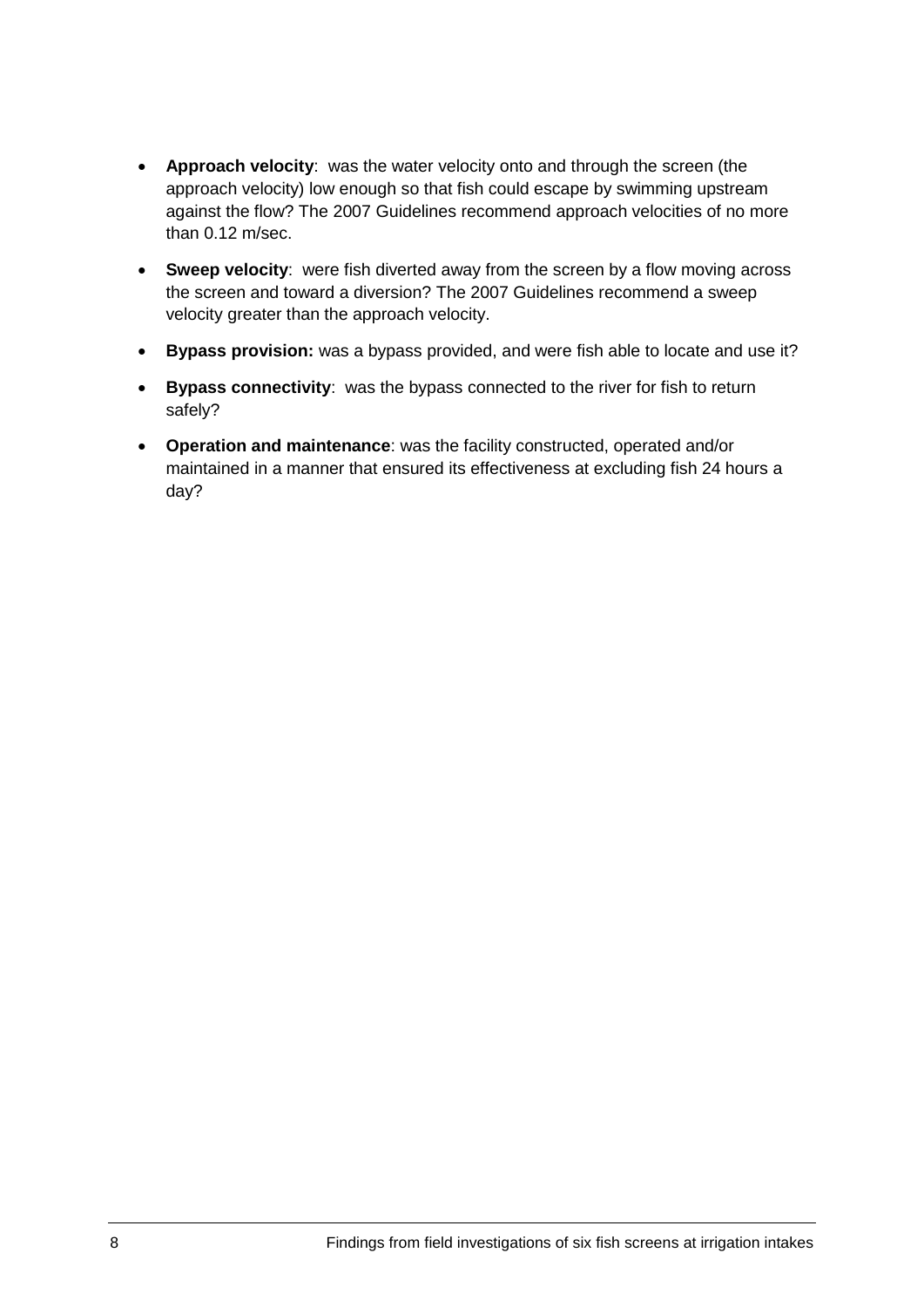# <span id="page-8-0"></span>**2 Methods**

Two approaches were used to summarise information for this report.Firstly, each of the six previous studies is briefly summarised. Where appropriate, each screen is assessed against the recommended specifications in the 2007 Guidelines.

- Was the screen at, or as close as practical to, the point of water diversion from the river?
- Was the screen constructed with screening material of aperture size 3 mm or less?
- Was the approach velocity low enough (0.12 m/sec or less) to allow fish to escape?
- Was the sweep velocity equal to or greater than the approach velocity?
- Was there an effective bypass present and positioned to allow fish to escape or avoid the screen?
- Was the bypass connected back to the river, and could it return fish safely to an actively flowing section of the river of origin?
- Was the screen effectively constructed, maintained, and operated?

Secondly, information from all the studies was used to review the relative importance of each of the seven criteria listed above, along with any other pertinent features or observations.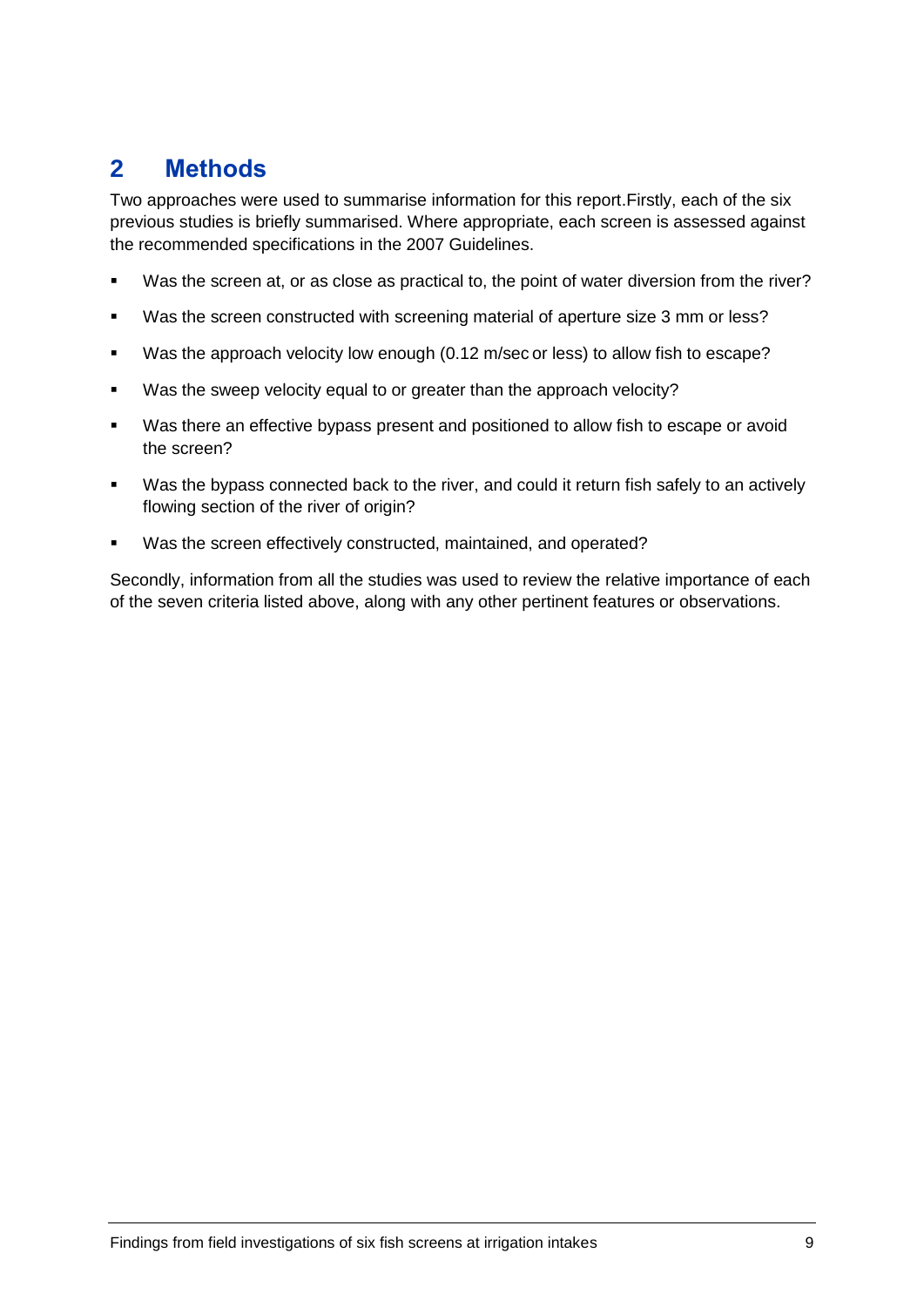# <span id="page-9-0"></span>**3 Results of trials at intake screens**

## <span id="page-9-1"></span>**3.1 North Otago Irrigation Company (NOIC) bund**

This study was conducted in October 2009 by NIWA (Sykes et al. 2010), and investigated the effectiveness of the 80 m long rock bund constructed by the North Otago Irrigation company (NOIC) for excluding fish. The bund has been constructed and modified several times, resulting in the present structure across the entrance of the NOIC canal in Borton's pond on the south bank of the Waitaki River (Figures 3-1 and 3-2). Water from the pond flows through the bund and into a canal and pumping station, but only when one, or both, of the pumps is operating.



#### <span id="page-9-2"></span>**Figure 3-1: Sketch of the trial set-up at the NOIC intake on Borton's Pond.**

Testing the effectiveness of the bund was carried out using hatchery-reared Chinook salmon ranging in length from 39 to 59 mm. The experimental fish were dye-marked, so that they could be distinguished from wild fish that were also present. The dye marked fish were placed in a net enclosure upstream of a portion of the rock bund, and fish penetrating the bund were observed and captured on the downstream side of the bund.

Two trials were carried out, coinciding with the operation periods of one of the pumps downstream from the bund (i.e. when water was flowing through, at an approach velocity estimated at 0.10 msec<sup>-1</sup>). Approximately 1000 Chinook salmon were used for each trial, and only one dyed fish of 55mm length (from the first trial) was recorded in the nets downstream of the bund. The result indicated that the barrier was >95% effective in screening out juvenile hatchery salmon of 39-60mm.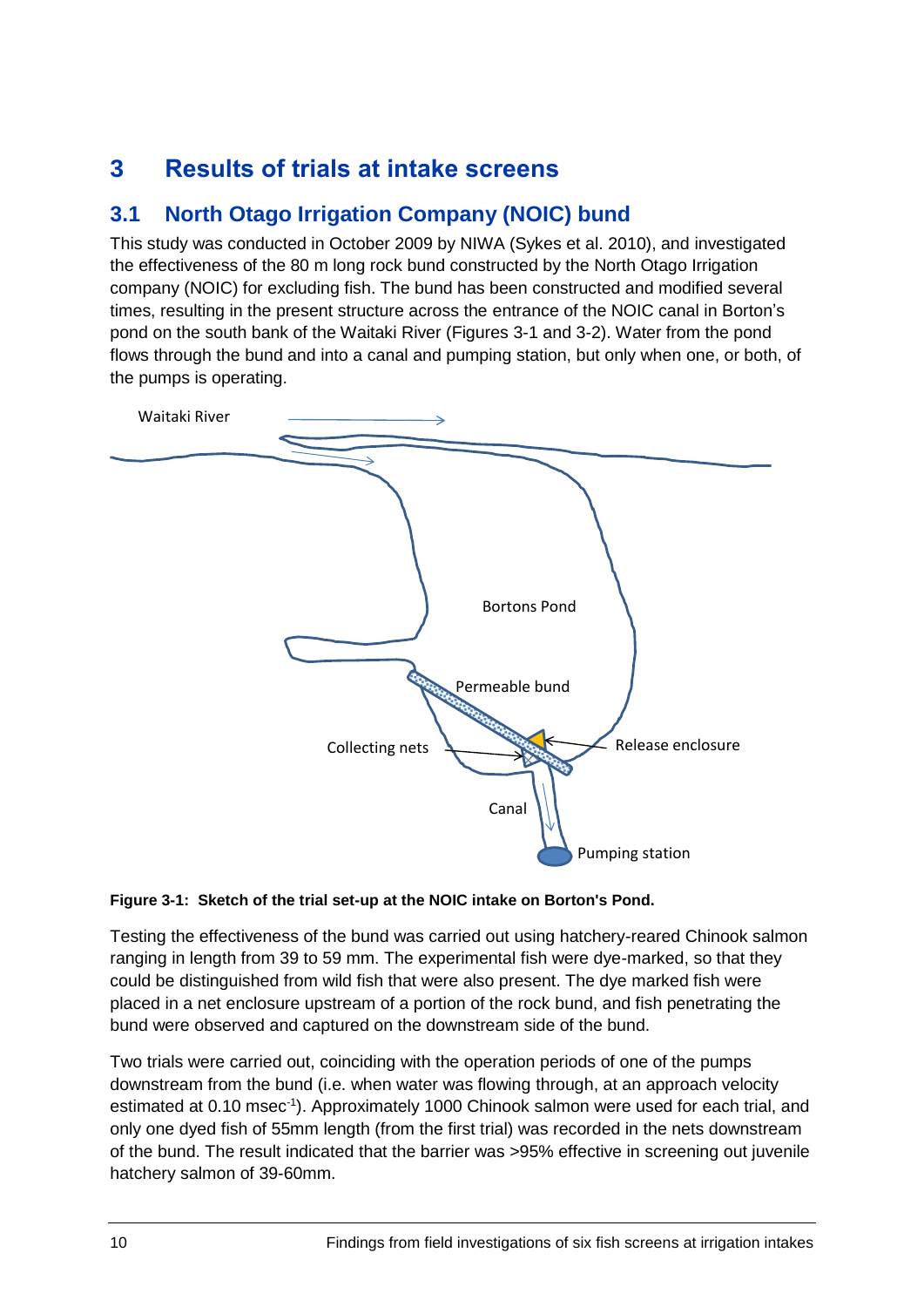

<span id="page-10-0"></span>**Figure 3-2: The NOIC bund.** Dye marked salmon were placed in the enclosure seen to the right of the bund; any fish that passed through the bund was collected from nets placed downstream, seen on the left.

### **3.1.1 Findings and conclusions from the NOIC trial**

The main conclusion from this investigation was that juvenile salmon did not readily penetrate through the rock bund. It should be noted, however, that the trials undertaken for this investigation were probably constrained by the following factors:

- The trials were each of short duration (less than one hour) to coincide with pump operation.
- They were undertaken during daylight, whereas salmon migration downstream is more likely to occur during darkness.
- They were conducted when only one of the two pumps was operating: had both pumps been operating, a substantially greater approach velocity would have occurred.
- Relatively large (39 to 59mm long), hatchery-reared fish were used; wild fish encountering the bund during the trial period would generally be smaller (c. 30 mm to 50 mm).

The performance of the NOIC bund is summarised in Table 3-1.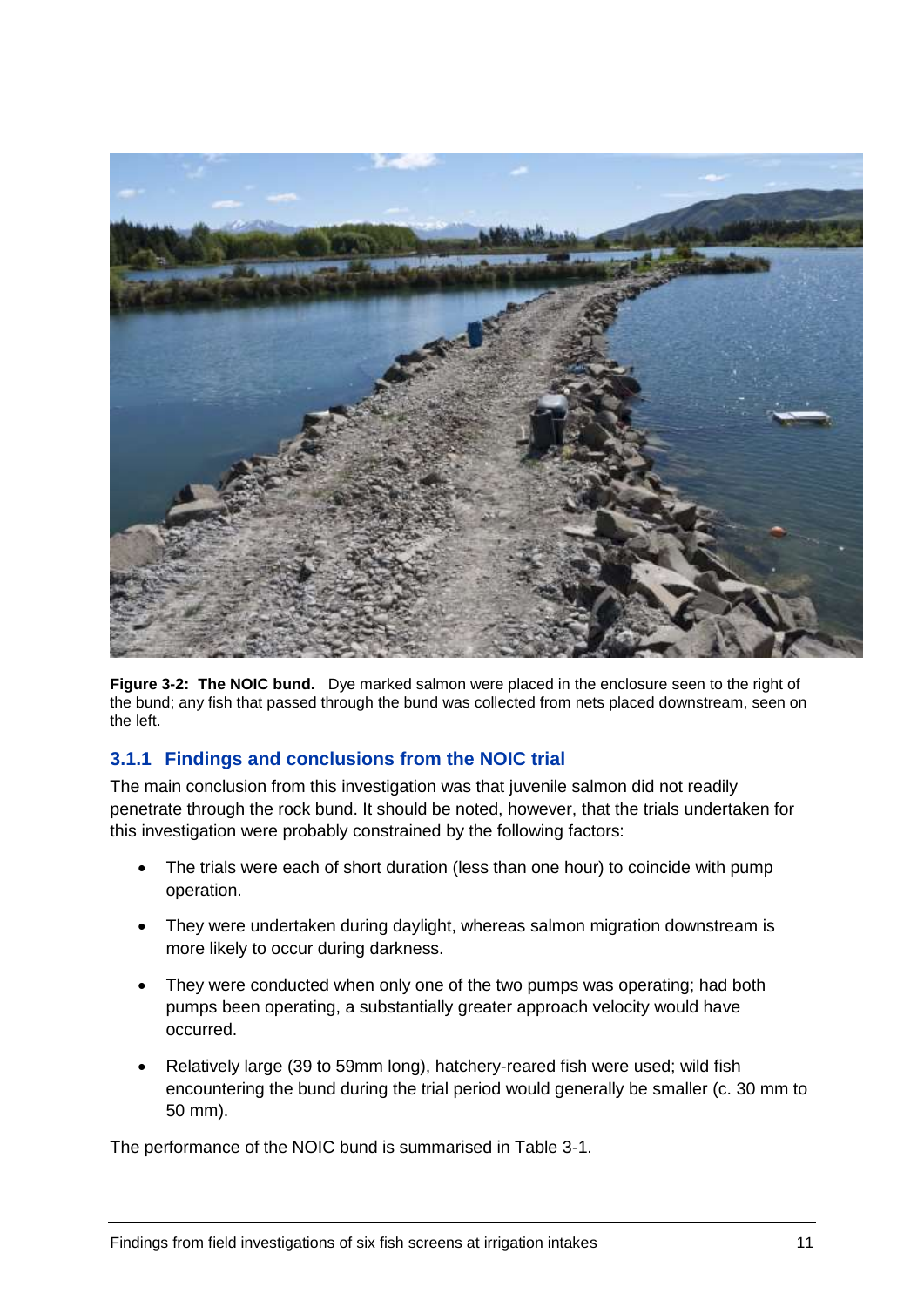| <b>Criteria</b>           | <b>Assessment</b> | <b>Comments</b>                            |
|---------------------------|-------------------|--------------------------------------------|
| Site location             | Ok                | Pond adjacent to mainstem of Waitaki River |
| Screen aperture size      | Not measured      | Range of rock sizes used to form bund      |
| Approach velocity         | Not measured      | Estimated at c. 0.10 m/sec                 |
| Sweep velocity            | Not measured      | Less than 0.10 m/sec                       |
| Bypass provision          | Not assessed      |                                            |
| Bypass connection         | Not assessed      |                                            |
| Operation and maintenance | Not assessed      |                                            |

<span id="page-11-1"></span>**Table 3-1: Summary of performance of NOIC bund with respect to guideline criteria.**

Conclusion: The trial was a limited test to determine whether juvenile salmon would penetrate the bund; the trial did not assess performance or effectiveness of the bund with respect to the guideline criteria.

## <span id="page-11-0"></span>**3.2 Levels Plain intake**

This trial used DIDSON sonar equipment to monitor fish screen efficacy and fish behaviour in front of the Levels Plain Irrigation Scheme water intake on the Opihi River, South Canterbury, during December 2010 (Figures 3-3 and 3.4). Although no published report was produced from the trial, the following is summarised from a letter sent to Irrigation New Zealand (Hay and Quarterman 2011) and unpublished notes with summaries of electrofishing and netting results (DOC 2011). Electrofishing was undertaken in the water intake canal downstream and upstream of the screens when water levels were lowered before and after the fish being released.

Longfin eel, torrentfish, upland bully, common bully and brown trout were captured downstream (area 2) and upland bully captured upstream (area 1) of the flat screens in the intake canal prior to the trial, and represent the species entrained into and through the water intake under natural operating conditions. A range of sizes were caught, including large eels and trout, confirming that some large fish would be predating on fish that accumulate within the screen area.

Chinook salmon smolt (c. 1300 of 90 -120 mm long) and rainbow trout fry (c. 1400 of 25-30 mm long) were released. After the experiments, nets were checked and a few rainbow trout were found to have penetrated the screen, possibly through the one panel of 5 mm mesh (the other 14 panels were of 3mm mesh) or under the gap found at the bottom of the flat screen.

### **3.2.1 Findings and conclusions from the Levels Plain intake trials**

- The DIDSON was not effective for monitoring fish of  $\sim$ 30 mm in length, as these fish could not be distinguished individually, although possible shoals could be seen.
- Salmon smolt of about 110 mm in length appeared to be most active around dawn (~05:00-06:30) in both experiments.
- When the fish bypass was blocked (i.e. there was no exit available) the salmon smolt spent much of their time apparently drift feeding, as well as moving about area 1 in shoals. It could not be determined what the small rainbow trout were doing.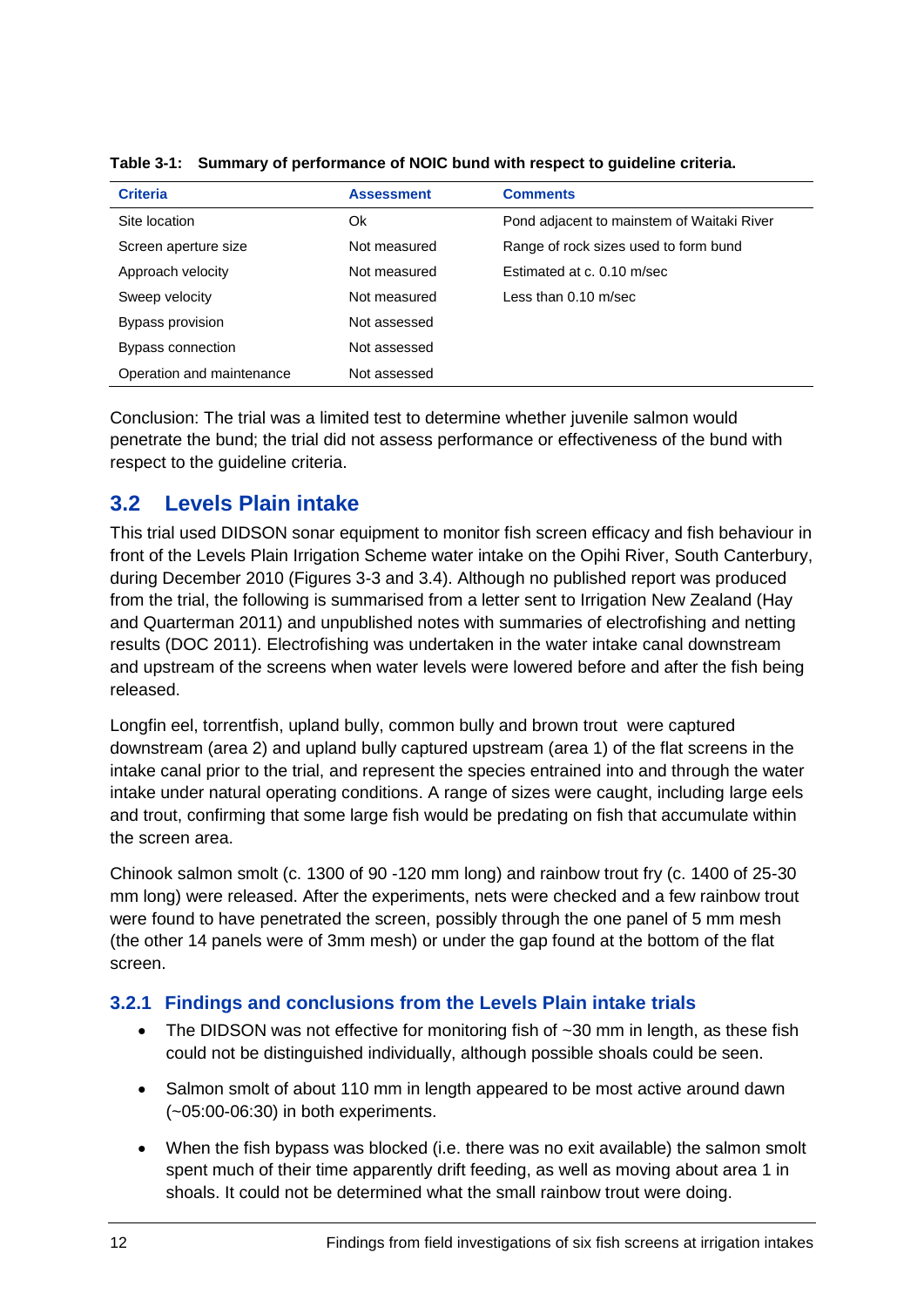

<span id="page-12-0"></span>**Figure 3-3: Sketch of the trial set-up at the Levels Plain intake screen.**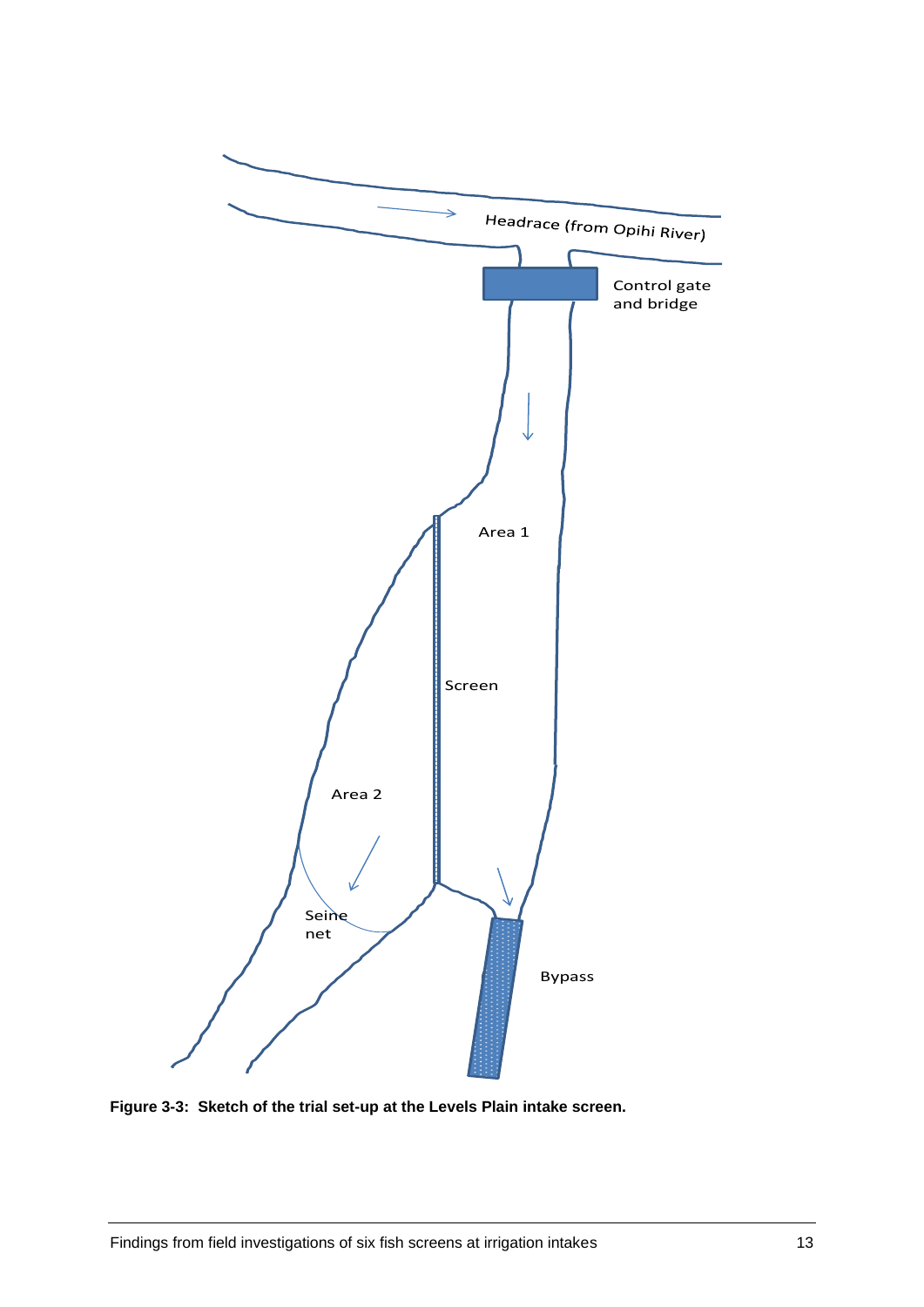

<span id="page-13-1"></span>**Figure 3-4: The Levels Plain intake screen.** Water moving downstream (towards camera) passes through the screen panels and into the scheme intake channel behind the screens. The entrance to the bypass is under the vegetation at the bottom left. The stakes near the screen support the DIDSON camera used for the trials.

- When the fish bypass was open there was less activity overall. Some fish did exit via the bypass, but they often made exploratory forays into the bypass several times before remaining in it, suggesting that the bypass velocity was insufficient to ensure fish were flushed back to the Opihi River.
- After the trial, a few rainbow trout were found entrained in the scheme race.

The performance of the Levels Plain intake screen is summarised in Table 3-2.

| <b>Criteria</b>              | <b>Assessment</b> | <b>Comments</b>                                                                                                            |
|------------------------------|-------------------|----------------------------------------------------------------------------------------------------------------------------|
| Site location                | Poor              | c. 750 m from Opihi River, via a water race and through several structures                                                 |
| Screen aperture size         | 0k                | 17 screen panels of 3 mm mesh; one of 5 mm mesh                                                                            |
| Approach velocity            | Not met           | Ranged from 0.19 to 0.39 m/sec                                                                                             |
| Sweep velocity               | Met               | Mostly met - ranged from 0.25 and 0.54 m/sec                                                                               |
| Bypass provision             | Yes               | Into enclosed pipe.                                                                                                        |
| Bypass connection            | Yes               | To Opihi River.                                                                                                            |
| Operation and<br>maintenance | Ok                | 5 mm mesh panel was a temporary repair.<br>Screen brushes may have caused fish impingement.<br>Gap found under flat screen |

#### <span id="page-13-0"></span>**Table 3-2: Summary of performance of the Levels Plain intake screen with respect to guideline criteria.**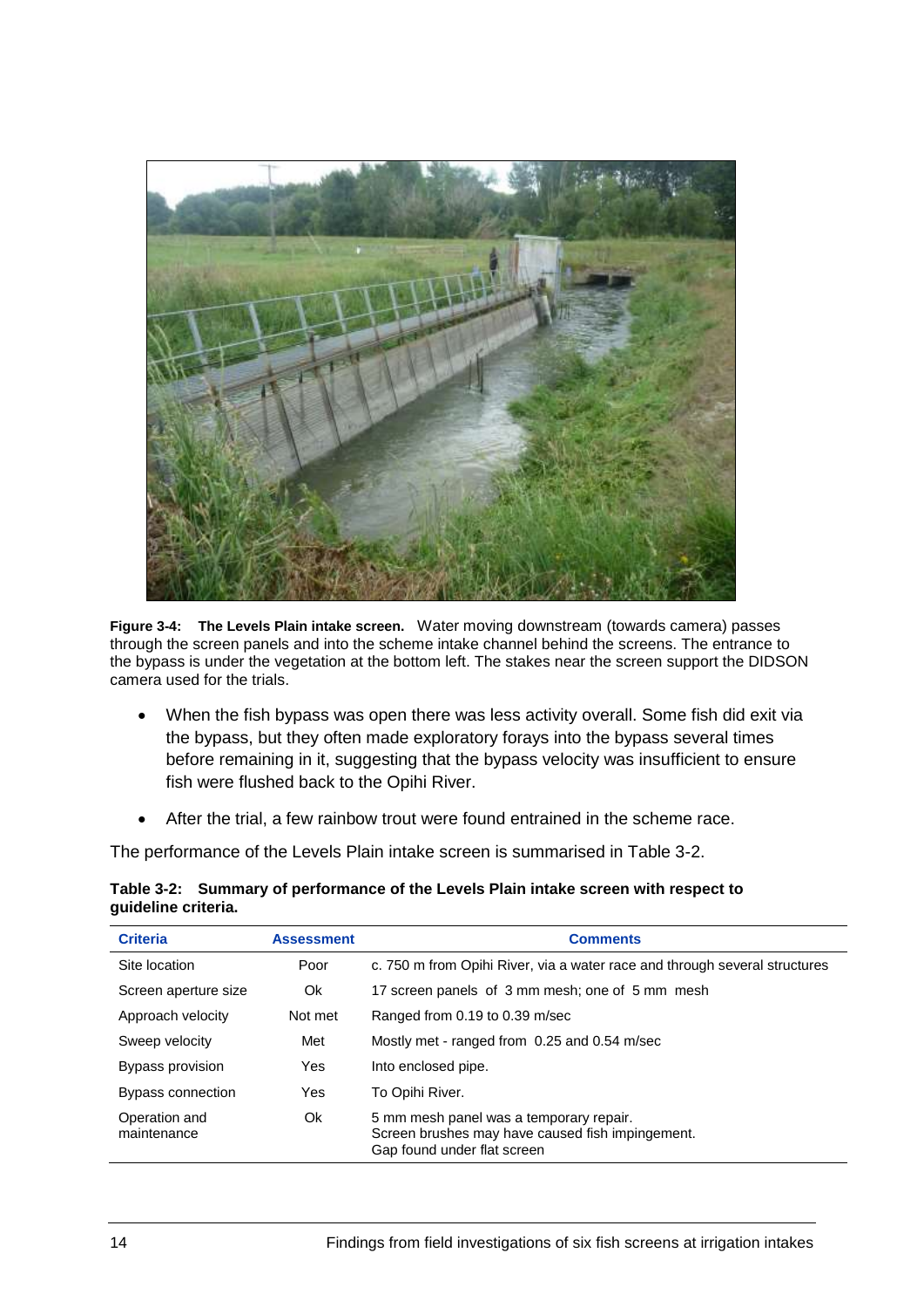Conclusion. The trial was primarily focused on DIDSON use to monitor the behaviour of fish. This fish exclusion design, if maintained well, would be effective to exclude both native and sports fish. The screen would be improved and more effective if:

- the location was not as far away from the active channel
- screen aperture was all 3 mm
- no gap existed under the flat screen panels
- approach velocity was decreased, sweep velocity increased
- the bypass entrance was open-topped, rather than enclosed.

### <span id="page-14-0"></span>**3.3 Mead intake, rotary drum screen**

This study took place at the Mead irrigation intake, situated c. 1 km upstream of the SH1 Bridge on the northern bank of the Rakaia River in Canterbury, during December 2011 (Bonnett 2012a).

The trials comprised releasing hatchery-reared Chinook salmon and rainbow trout upstream of the screen structure, and then monitoring their fate (i.e. their location) after they encountered the screen. The screen at the Mead intake (Figures 3-5 and 3-6) is a rotating drum type, 2 m wide by 1.2 m in diameter; and is covered in stainless steel mesh with apertures c. 5 mm wide. The drum is mounted in a rectangular concrete channel, with a vertical-slot fish bypass channel situated on one side c. 3.2 m upstream of the screen. At the time of the trial c.  $0.4 \text{ m}^3$  /sec of water was passing through the screen.



<span id="page-14-1"></span>**Figure 3-5: Sketch of the trial set-up at the Mead intake screen.**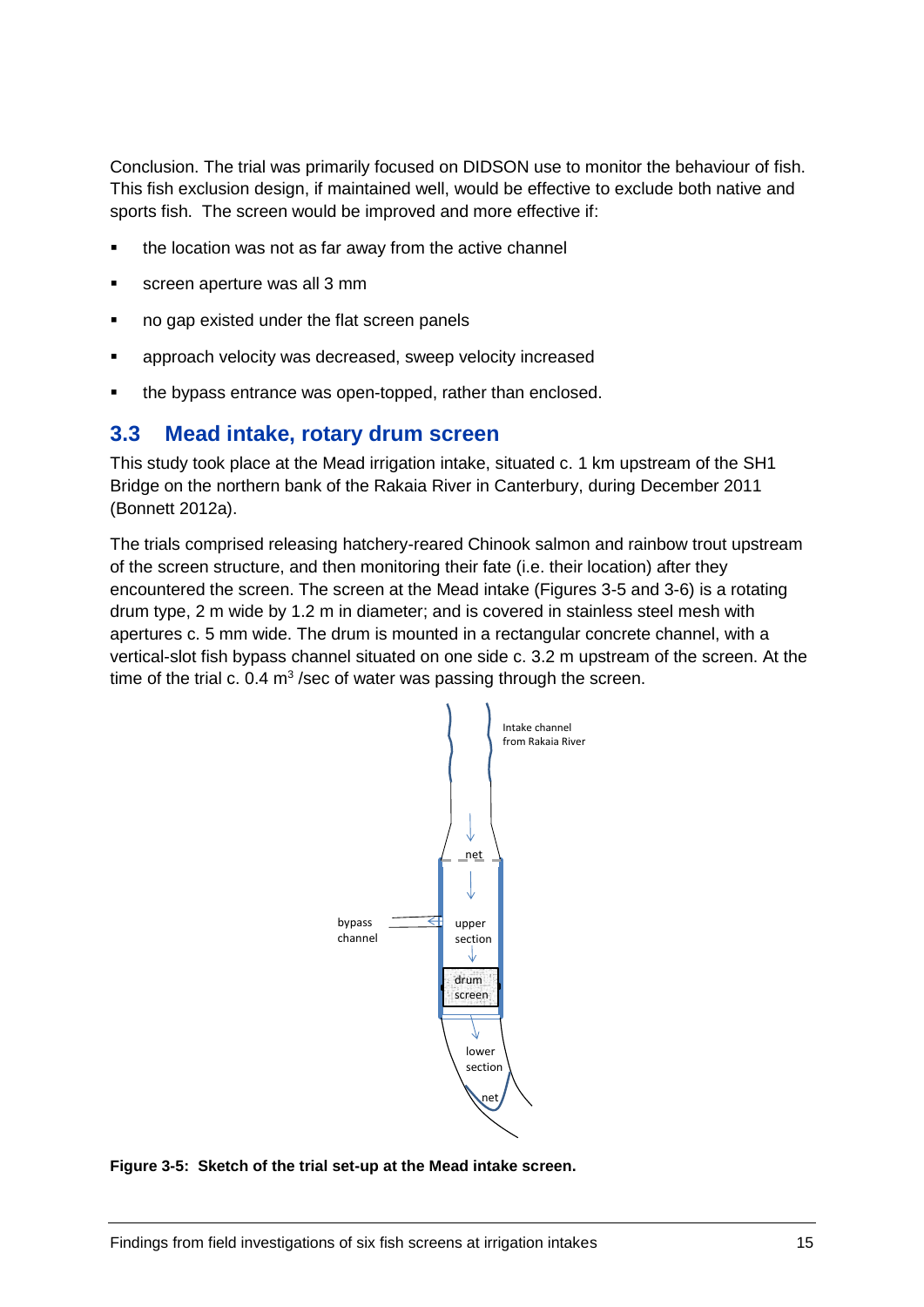

**Figure 3-6: A view of the rotary drum at the Mead intake, looking upstream and without water flowing.** The entrance to the fish bypass can be seen on the left side of the concrete channel.

<span id="page-15-0"></span>Two trials were undertaken on successive days; before each trial, nets were placed upstream and downstream of the drum, and the area was electrofished to remove wild fish and any fish remaining from a previous trial. For each trial, hatchery-reared fish (500 juvenile rainbow trout c. 25 to 35 mm in length, and 500 juvenile Chinook salmon c. 60 to 80 mm in length) were released upstream of the rotary drum. For the first trial the bypass channel was kept closed, whereas for the second trial it was kept open and with a catch-net across the width of the bypass channel.

#### **3.3.1 Results**

For both trials the numbers and proportions of fish recovered upstream and downstream of the screen, and in the bypass channel (trial 2 only) are summarised in Table 3-3.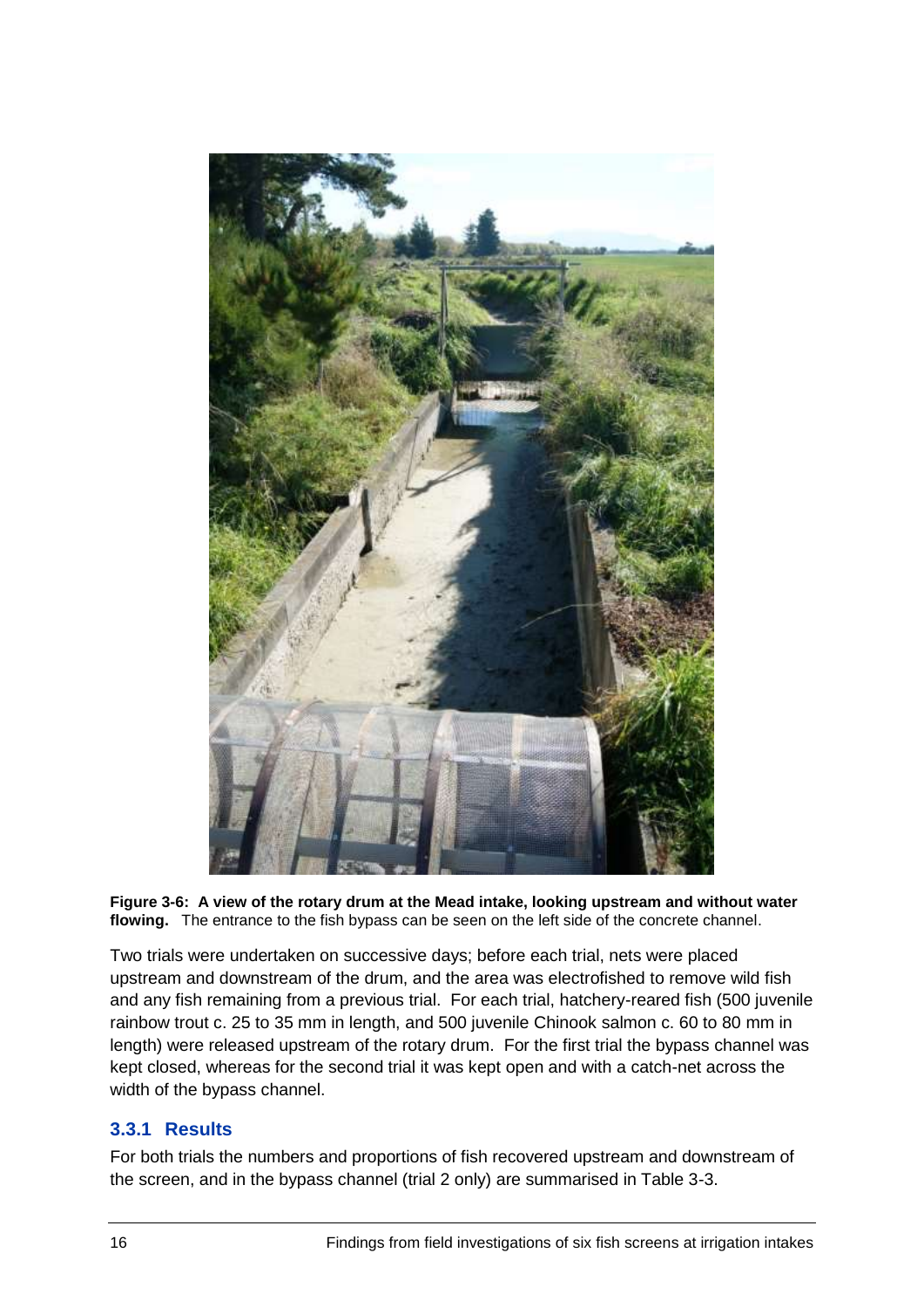|              |                                       | No (and %) of fish recovered |               |
|--------------|---------------------------------------|------------------------------|---------------|
| <b>Trial</b> | <b>Location recovered</b>             | <b>Chinook salmon</b>        | rainbow trout |
| Trial 1      | Bottom section (downstream of screen) | 28 (20.7)                    | 0(0)          |
|              | Dead on screen                        | 94 (69.6)                    | 0(0)          |
|              | Top section (upstream of screen)      | 13(9.6)                      | 0(0)          |
| Trial 2      | Bottom section (downstream of screen) | 46 (23)                      | 29 (50)       |
|              | In bypass channel                     | 126 (63)                     | 28 (48.3)     |
|              | Top section (upstream of screen)      | 28 (14)                      | 1(1.7)        |

<span id="page-16-0"></span>**Table 3-3: Numbers and location of fish recovered in trials at the Mead Intake.** Numbers of fish (by species) released in each trial, and numbers and percentage recovered.

### **3.3.2 Findings and conclusions from the Mead intake trials**

Overall, the performance of the Mead intake was very poor, as the trial indicated that no fish encountering the screen would be bypassed back into the Rakaia River. Most of the criteria outlined in the 2007 Guidelines were not met, as follows:

- The water approach velocity was too high; measurements taken upstream of the drum indicated that mean approach velocity was > 0.4 m/sec, more than three times that recommended (0.12 m/sec ). Even the relatively large (80 mm long) Chinook salmon used in the trials could not sustain prolonged swimming against this flow.
- There was little or no sweep velocity across the screen, so that fish were not swept or guided into a bypass.
- At 5 mm, the mesh in the drum was too big to exclude small fish. The recommended size is 3 mm.
- The screen was apparently poorly maintained and/or operated; debris such as small sticks were seen to pass the drum and be washed downstream, presumably because the seals on the sides and bottom of the drum were not operative. This also allowed some fish to pass the screen.
- The position of the bypass was poor; it was  $3.2 \text{ m}$  upstream of the drum a bypass entrance closer to the drum would be more effective. (An alternative bypass slot has since been constructed close to the screen edge).
- The bypass channel was also not well maintained, and did not return bypassed fish back to the Rakaia River.
- Electric fishing of the site before the trial commenced showed that torrentfish, lamprey and bullies were also present in the concrete channel and downstream; these had been entrained into the scheme under normal operating conditions.

The performance of the Mead intake screen is summarised in Table 3-4.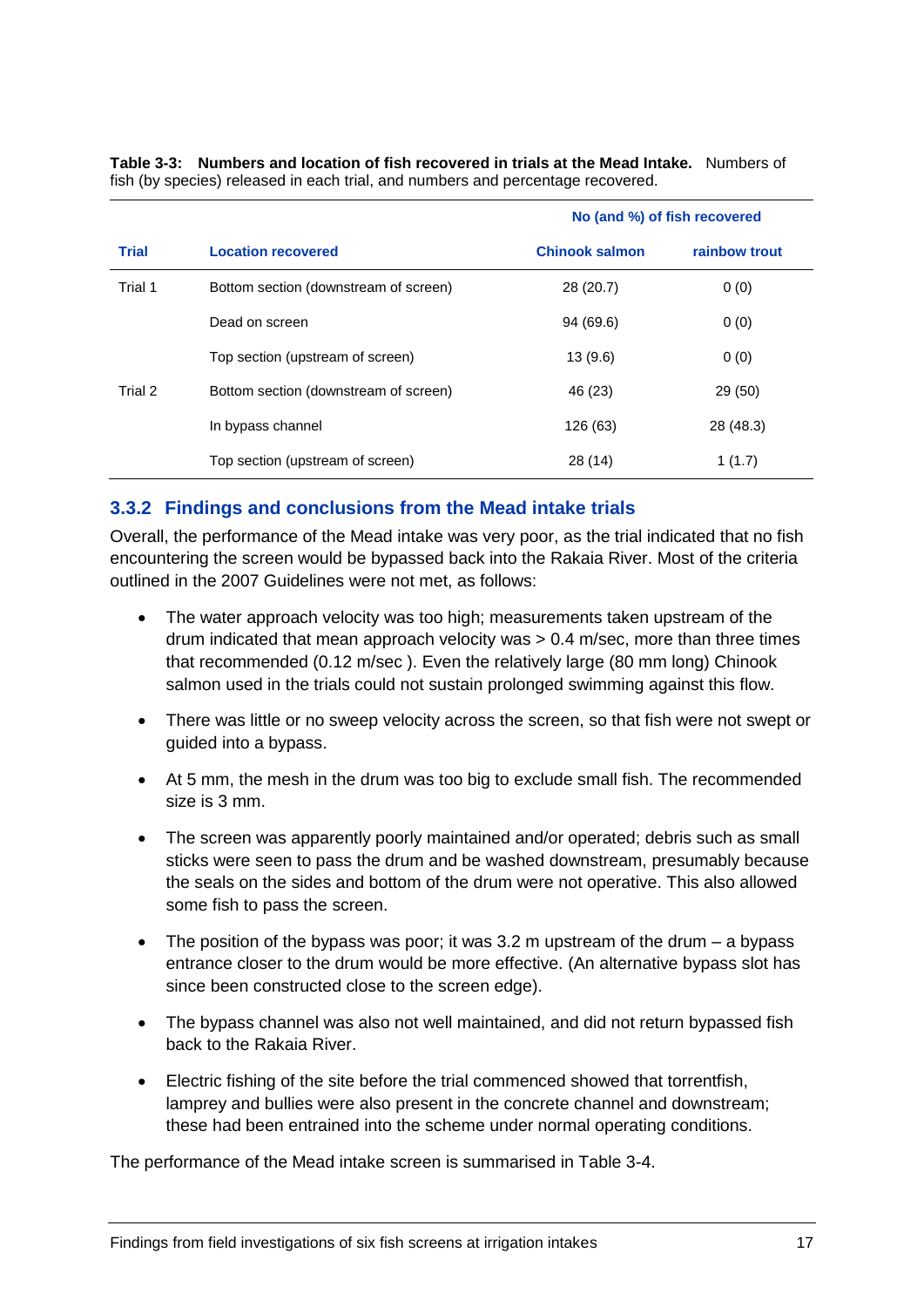| <b>Criteria</b>           | <b>Assessment</b> | <b>Comments</b>                                                              |
|---------------------------|-------------------|------------------------------------------------------------------------------|
| Site location             | Poor              | c. 1 km from Rakaia River; situated in secondary intake<br>channel           |
| Screen aperture size      | Poor              | 5 mm mesh                                                                    |
| Approach velocity         | Very poor         | $> 0.4$ m/sec                                                                |
| Sweep velocity            | Very poor         | No sweep velocity detected.                                                  |
| Bypass provision          | Poor              | 3.2 m upstream of screen; poor location exacerbated by low<br>sweep velocity |
| Bypass connection         | Very poor         | Not connected                                                                |
| Operation and maintenance | Poor              | Gaps around drum; bypass channel not maintained                              |

#### <span id="page-17-1"></span>**Table 3-4: Summary of performance of Mead intake screen with respect to guideline criteria.**

Conclusions. Inadequate design; poorly maintained and operated. Would be improved by:

- Modification of intake channel to shorten/amalgamate primary and secondary channels, and multiple screens in close proximity.
- Decreasing the approach velocity; this could be achieved by modifying the structure to increase the area of the screen in the water; e.g., by deepening the water in the concrete channel.
- Reposition the bypass entrance closer to the screen, and increase bypass flow in order to improve sweep effect.
- Connecting bypass channel to active channel of the Rakaia River.
- Better maintenance.

### <span id="page-17-0"></span>**3.4 Totara Valley Intake**

This study took place at the Totara Valley Scheme intake, situated close to the southern bank of the Opihi River in South Canterbury, during late January and early February 2012 (Bonnett 2012b). This type of screen is commonly referred to as an ANDAR screen, because it has been manufactured by ANDAR Holdings in Timaru, and are promoted as being effective for maintaining intake flow in Didymo-effected waterways. The screen utilises two flat layers of stainless steel perforated plate material set on an inclined angle in the water; the plate screens are kept clean by constantly moving brushes and rubber "squeegees". Leaves and debris cleaned off the screen are transported to the top of the screen and deposited on the bank, or a "trash rack" above the screen. This facility uses water diverted from the southern edge of the Opihi River to supply a head pool c. 150 m from the river edge. The ANDAR screen is situated on one side of the head pool, and on the other side of the pool there is a bypass comprising a length of plastic pipe draining a small flow of water through a gravel bank and into a small return channel back to the Opihi River (Figures 3-7 to 3-9).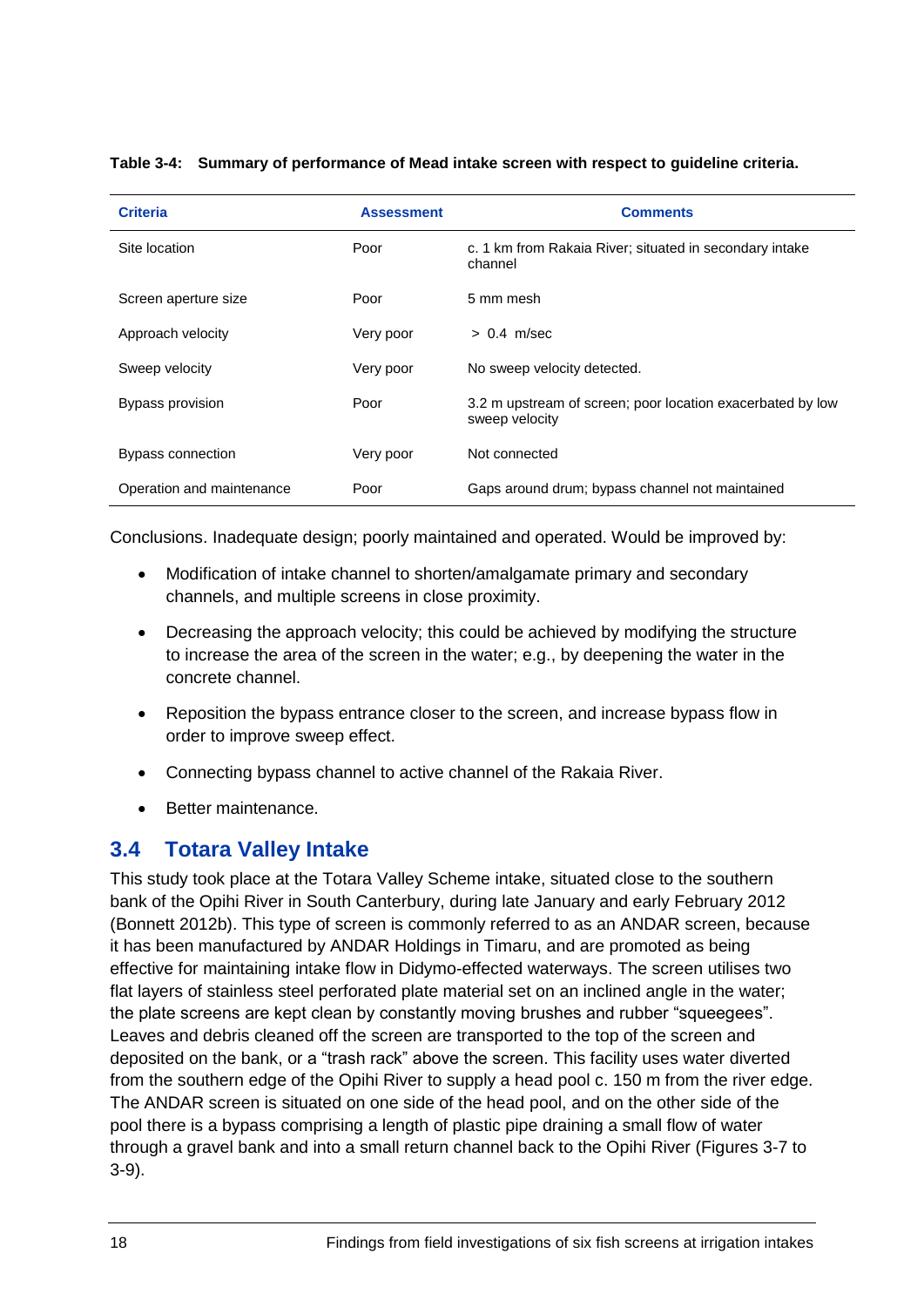

<span id="page-18-0"></span>**Figure 3-7: Sketch of the trial set-up at the Totara Valley intake screen.**

<span id="page-18-1"></span>

**Figure 3-8: The ANDAR screen, on one side of the head pond.** Water flows from the pond, through the screen and down into a channel behind the screen (adjacent to the parked vehicle).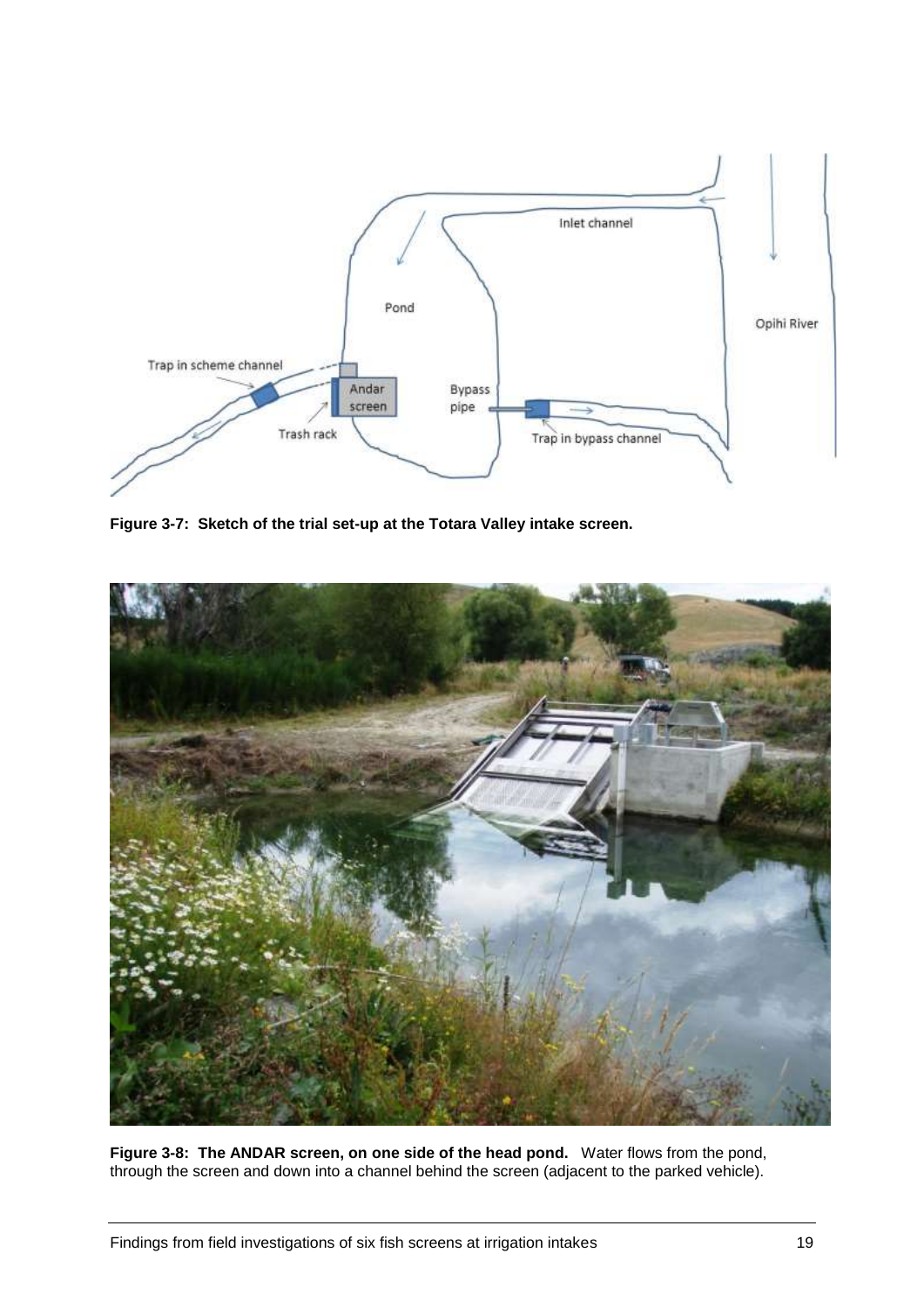

<span id="page-19-1"></span>**Figure 3-9: The bypass entrance; a pipe through the gravel bank opposite the screen.** Water flows through the pipe into a small open channel that returns water to the Opihi River.

A single trial was conducted at this facility, using fish traps placed downstream of the scheme intake (i.e. fishing water that had passed through the screen) and downstream of the bypass pipe. During the trial the flow of water through the screen and into the irrigation scheme was estimated to be 0.486 m<sup>3</sup>/sec (486 litres per second), and the flow through the bypass pipe was about  $0.001$  m<sup>3</sup>/sec (1 litre per second).

### **3.4.1 Results**

No wild salmon or trout were caught in the traps before the commencement of the trial. One thousand Chinook salmon, and 1000 rainbow trout were released for this trial; recovery in the traps and trash racks totalled 388 (38.8%) salmon and 330 rainbow trout (33.0%) (Table 3- 5).

| Site (fate)  | <b>Chinook salmon</b> | <b>Rainbow trout</b> |
|--------------|-----------------------|----------------------|
| Scheme trap  | 244 (24.4)            | 40 (4.0)             |
| Bypass trap  | 0(0.0)                | 14(1.4)              |
| Trash rack   | 144 (14.4)            | 276 (27.6)           |
| All combined | 388 (38.8)            | 330(33.0)            |

<span id="page-19-0"></span>

| Table 3-5: Numbers, and in brackets percentage, of hatchery (trial) fish recovered by site. |  |  |
|---------------------------------------------------------------------------------------------|--|--|
|                                                                                             |  |  |

One pertinent observation made during the trial was that the rubber flange around the ANDAR screen appeared to fit poorly in places; it is likely that a substantial flow of water was passing around the screen at any such spot where the flange was not sealing properly. Such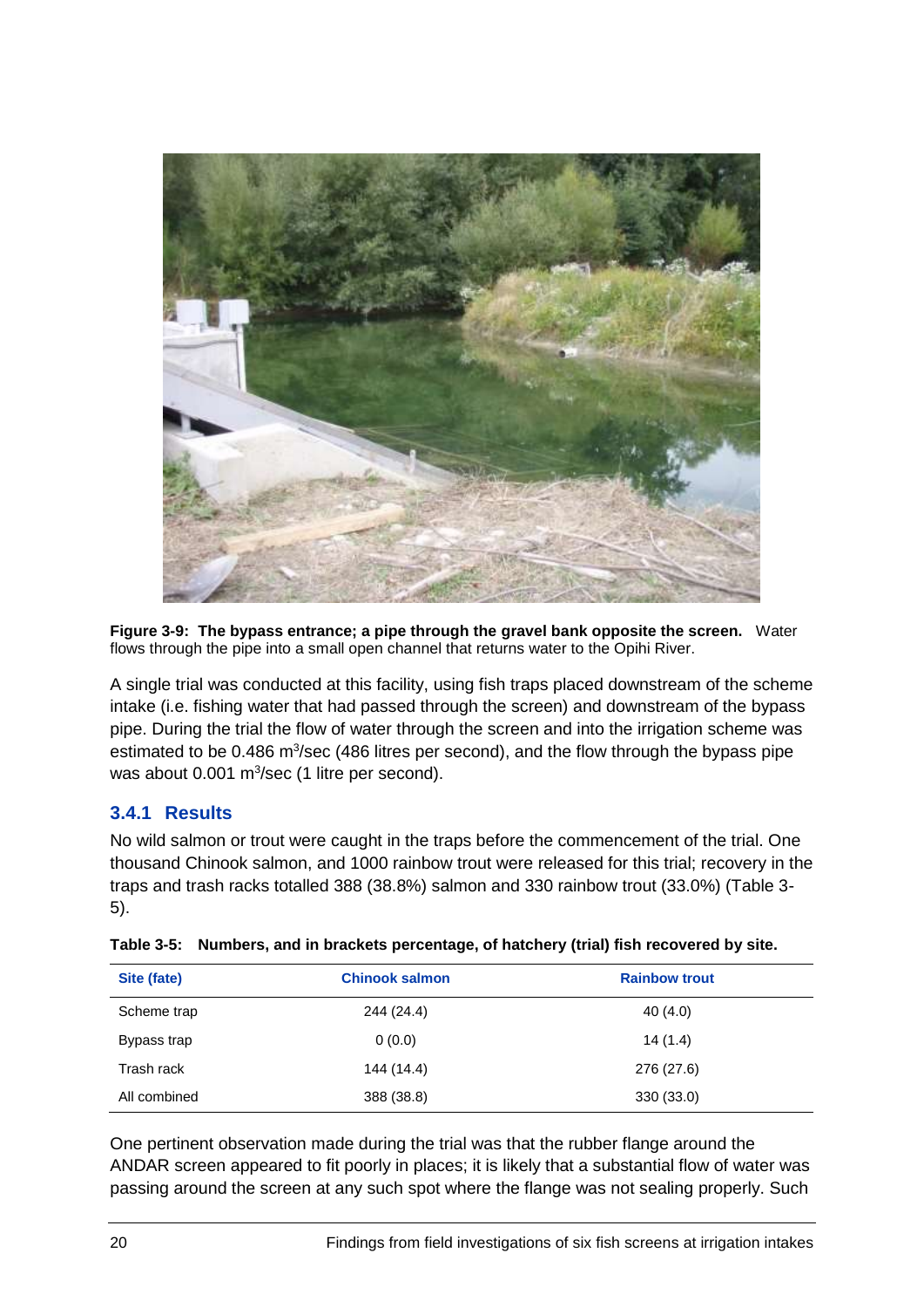a flow of water may have "attracted" fish in the vicinity, and may have been sufficient to draw fish down and into the scheme.

## **3.4.2 Findings and conclusions from the Totara Valley intake trial**

Overall, the performance of the Totara valley intake screen was very poor; none of the Chinook salmon, and only 14 (1.4%) of the rainbow trout used in the trial utilised the bypass channel back to the Opihi River. Substantial numbers of trial fish were drawn into the scheme, or were removed by the screen cleaning mechanism and ended up in the trash on the bank.

Before the trial, electric fishing of the intake channel showed that it contained upland bullies, common bullies, brown trout and eels.

The performance of the Totara Valley intake screen is summarised in Table 3-6.

#### <span id="page-20-1"></span>**Table 3-6: Summary of performance of the Totara Valley intake screen with respect to guideline criteria.**

| <b>Criteria</b>           | <b>Assessment</b> | <b>Performance</b>                                                                  |
|---------------------------|-------------------|-------------------------------------------------------------------------------------|
| Site location             | Good              | c. 150m from Opihi River                                                            |
| Screen aperture size      | Good              | 3 mm                                                                                |
| Approach velocity         | Fair              | Estimated at c. 0.15 m/sec.                                                         |
| Sweep velocity            | Poor              | No apparent sweep velocity                                                          |
| Bypass provision          | Poor              | Bypass provided, but unsuitably small, poor design, poor<br>location, and low flow. |
| Bypass connection         | Poor              | Connected but insufficient flow for proper operation                                |
| Operation and maintenance | Poor              | Rubber flange at base not fitted; fish lost in trash.                               |

Conclusions: Overall performance was poor. The ANDAR screen design is potentially effective, and improvements could be achieved by:

- Modifying brushes and squeegees by staggering and providing an escape gap to prevent fish being trapped on the brushes and transported onto the trash screen.
- Improving the bypass performance by having the entrance closer to the screen and using an entrance that it is open-topped.
- Increasing the bypass flow; this would help to create a sweeping flow toward the bypass, and also provide a better connection for returning fish to the Opihi River.
- Improving the maintenance of the facility, especially improving the fit of the rubber flange near the base of the screen.

## <span id="page-20-0"></span>**3.5 Selwyn District Council (SDC) intake**

This study took place at the Selwyn District Council (SDC) stockwater intake, situated on the northern bank of the Rakaia River near Te Pirita, in September 2012 (Bonnett 2013a) At this site, water is diverted from a braid of the Rakaia River, and flows down an inlet channel that is c. 1800 m long into a head pond c. 1 ha in size (Figures 3-10 and 3-11), which also supplies the Grasslands scheme (c.  $0.5 \text{ m}^3$ /sec but not operating during this trial). Three control structures can be used to regulate flows into and from the pool: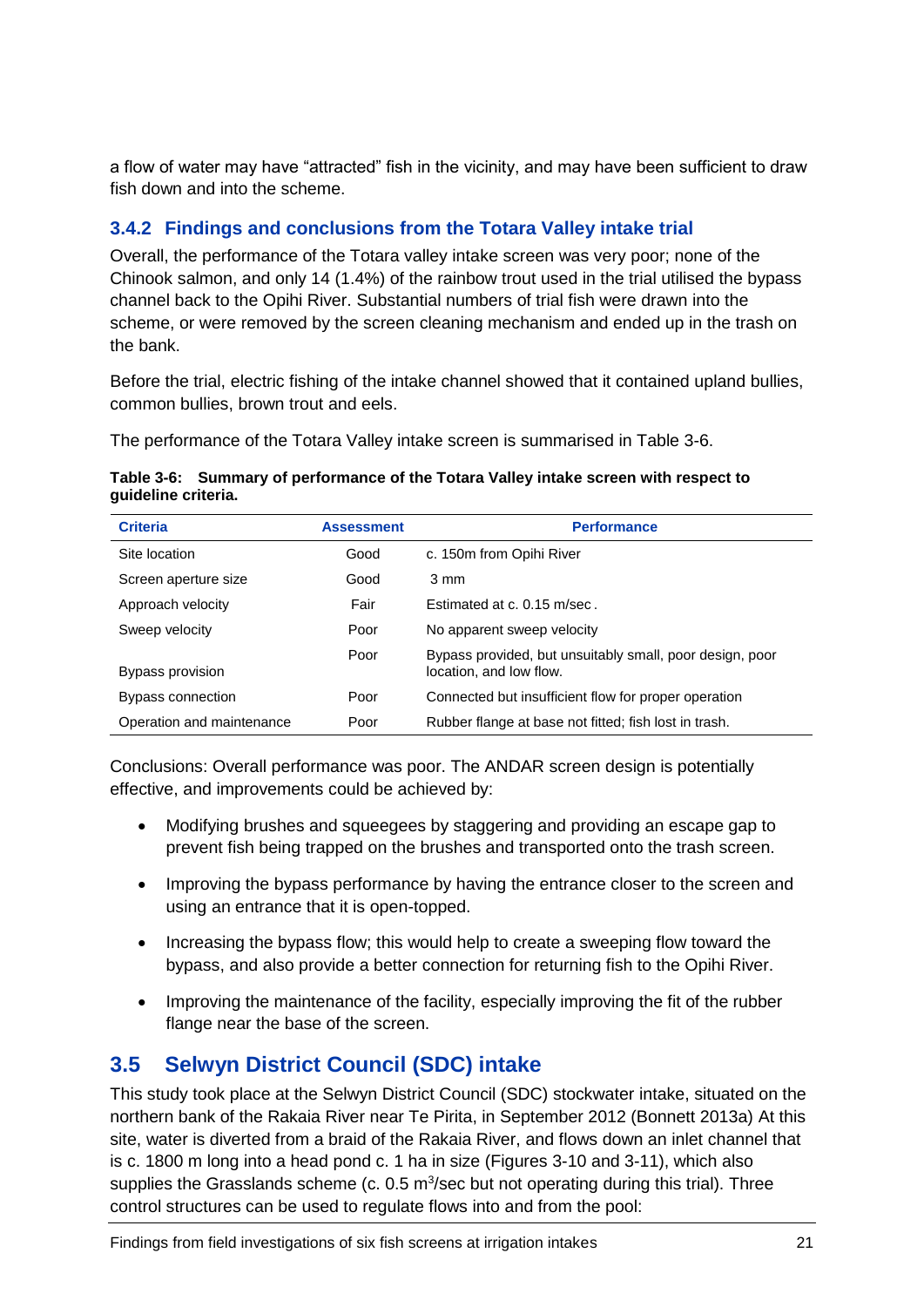

<span id="page-21-0"></span>**Figure 3-10:Sketch of the trial set-up at the SDC intake.**



<span id="page-21-1"></span>**Figure 3-11:The SDC head pond.** The infiltration galleries (IG) and SDC intake (IN) are situated near the vehicle seen on the left, and the bypass weir (BW) is on the edge of the pond to the right of the vehicle. In the foreground are the pumps for the Grasslands intake (not operating during this trial), and on the far right of the head pond is the control gate (CG) for water from the Rakaia River.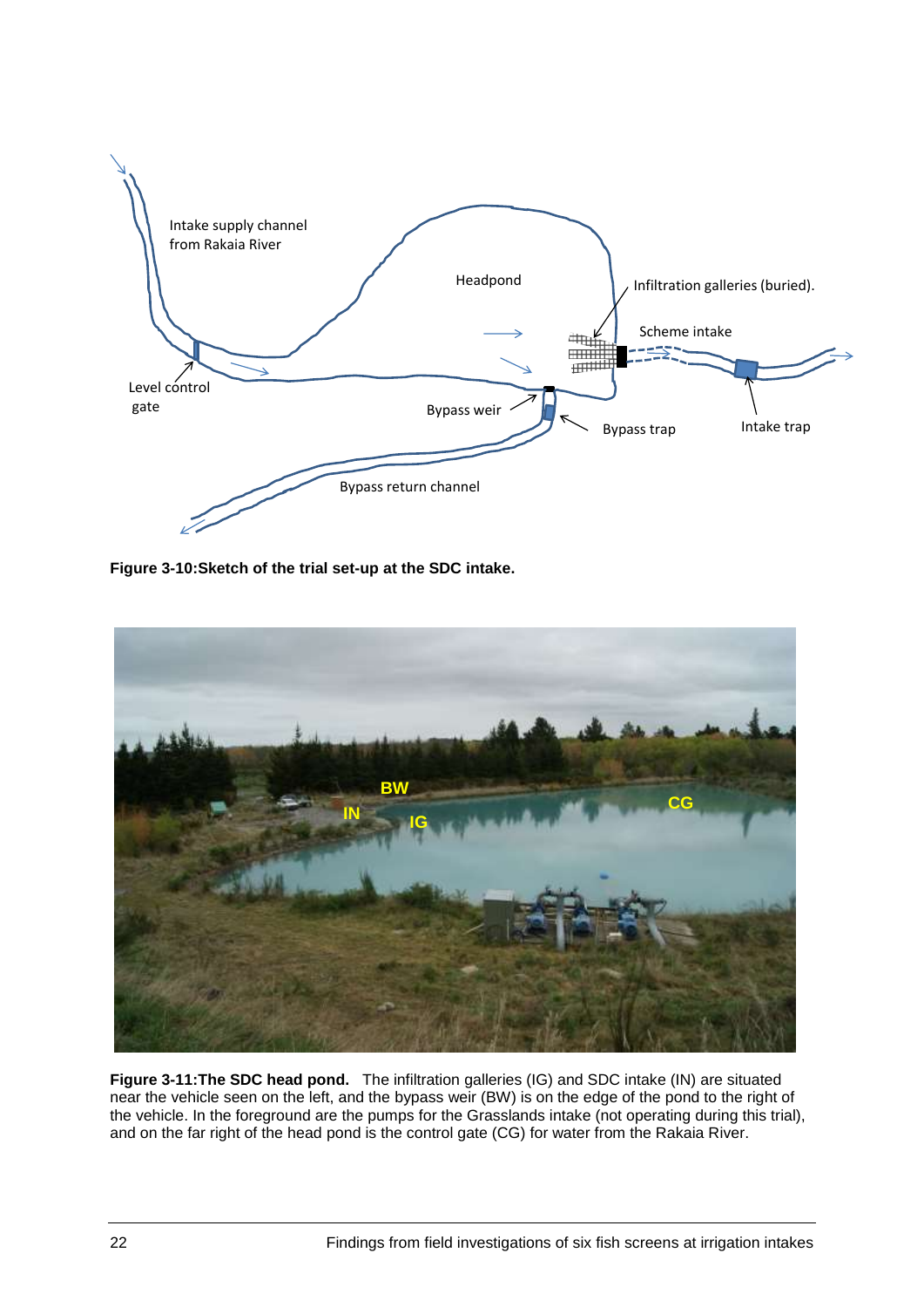- A manually-operated gate between the inlet channel and the head pond, which can be used to regulate water flow into the head pond.
- A weir (adjustable using wooden "washboards") between the head pond and the bypass channel, which can be used to maintain the water level in the head pond and regulate water flow down the bypass channel. Water flowing down the bypass channel returns to a braid of the Rakaia River more than 5 km downstream.
- A remote-controlled gate structure is used to regulate the flow of water from the head pond through the infiltration gallery into the scheme intake.

The infiltration gallery comprises a layer of cobbles and small boulders (about 0.5 to 1 m deep) on top of buried galleries ("open pipes"). There are three gallery pipes, each 25 m long and made of steel mesh; the mesh has openings of 25 mm apertures. Water filters down through the cobbles and boulders into the galleries, and – when the remote-controlled gate is opened  $-$  flows into the scheme intake channel. During the trial 1.4  $m<sup>3</sup>/sec$  was flowing into the scheme.

Two traps were installed for this trial: The "intake" trap was installed c. 70 m downstream of the infiltration gallery, and the "bypass" trap immediately downstream of the bypass outlet control. These traps were installed before any trial fish were released, and monitored for 24 hours to determine the number of wild (i.e. non-hatchery) salmon and native fish species passing through the screen or bypass.

For the trial, 30,000 hatchery-reared juvenile Chinook salmon were released into the head pond near the intake channel control structure. After the release of trial fish, the scheme trap and bypass trap were monitored for the succeeding two days, and the numbers of fish caught in the traps was recorded at regular intervals. At the conclusion of the trial, water flow through the traps was again stopped, and electrofishing conducted in the vicinity of the traps; i.e. between bypass outlet control and the bypass trap site, and in the channel between the infiltration gallery control structure and the scheme trap.

Pre-fishing found longfinned eels, upland bullies, and brown trout in the intake channel, and brown trout, upland bully, longfinned eel, and juvenile Chinook salmon in the bypass. Adult lamprey were observed within the bypass weir structure. The presence of fish in the intake confirms some fish had been entrained into the intake under normal operating. Fish in the bypass indicated that fish were able to find and use the bypass.

The Rakaia River carries a significant amount of fine suspended sediment that settles out in intake ponds. This requires the screen to be cleaned annually or biannually depending on river condition. Cleaning involves draining the pond, using earth moving equipment to remove the gallery material so that silt can be removed to a dumping ground and then reinstating the gallery to the consistent design state with new or cleaned cobbles and boulders.

### **3.5.1 Findings and conclusions from the SDC trial**

The SDC intake was very effective at excluding the trial fish. Of the 30,000 juvenile salmon released, a total of 6,293 (21%) were recovered over the following 47 hours; 79 (1.3%) in the scheme trap, and 6214 (98.7%) in the bypass trap. This indicates that the SDC intake was 98.7% effective as a fish exclusion structure. The capture of some (smaller) wild Chinook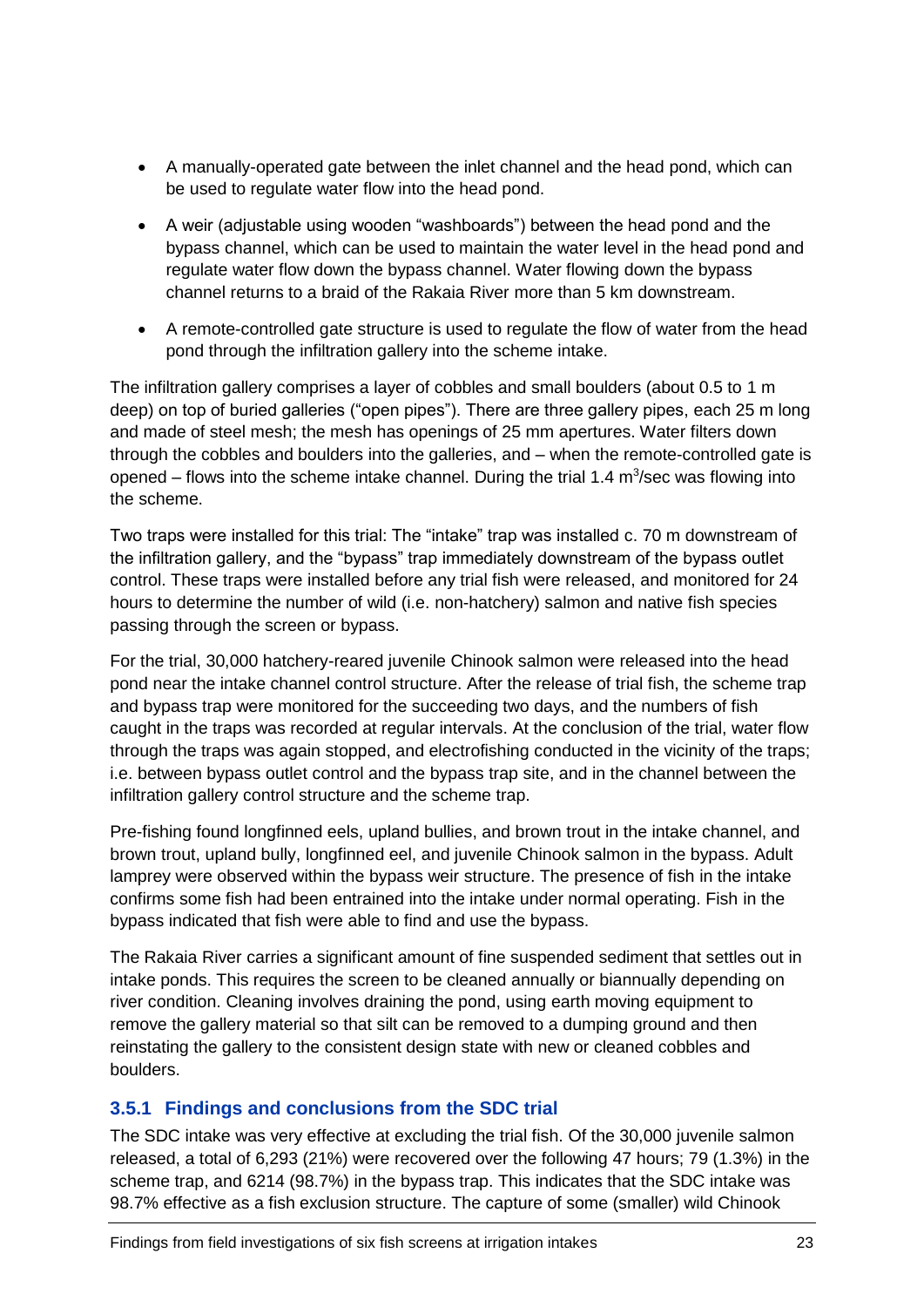salmon during the trial indicated that the screen may be slightly less effective (93%) for such fish.

The fate of almost 24,000 hatchery salmon was unknown: some were seen in the head pond at the conclusion of the trial, and although some may have been eaten by predators (birds, trout, eels), or died in the head pond, it is assumed that most would eventually move downstream. This trial was undertaken with the adjacent grasslands water take not operating; at times when both schemes are operating it is possible that the bypass is less effective because of reduced flows and an additional attractant flow over to the grasslands intake.

The performance of the SDC intake screen is summarised in Table 3-7.

<span id="page-23-1"></span>

|           | Table 3-7: Summary of performance of SDC intake galleries screen with respect to guideline |
|-----------|--------------------------------------------------------------------------------------------|
| criteria. |                                                                                            |

| <b>Criteria</b><br><b>Assessment</b> |              | <b>Performance</b>                                                                                                            |  |  |  |  |  |
|--------------------------------------|--------------|-------------------------------------------------------------------------------------------------------------------------------|--|--|--|--|--|
| Site location                        | Poor         | c. 1.8 km from Rakaia River.                                                                                                  |  |  |  |  |  |
| Screen aperture size                 | Not assessed | Rock substrate over galleries                                                                                                 |  |  |  |  |  |
| Approach velocity                    | Not measured | Rock substrate over galleries                                                                                                 |  |  |  |  |  |
| Sweep velocity                       | Not measured | Rock substrate over galleries                                                                                                 |  |  |  |  |  |
| Bypass provision                     | Good         | Substantial bypass adjacent to intake                                                                                         |  |  |  |  |  |
| Bypass connection                    | Poor         | Connected, but very long bypass channel and potentially flow lost                                                             |  |  |  |  |  |
| Operation and<br>maintenance         | Good         | Rock substrates replaced every c. 2 yearly intervals, depending on<br>conditions, bypass structure good, bypass channel poor. |  |  |  |  |  |

Conclusions. Performed well for test fish. The effectiveness of this type of screen may be compromised by silt build-up; thus the construction, maintenance and replacement of screen substrates is critical. Approach velocity, sweep velocity, and aperture size were not able to be measured (as the screen consisted of a layer of cobbles and boulders) and were not 100% effective at preventing entrainment.

Improvements could be achieved by:

- Fish salvage when the intake is drawn down to remove silt and replace boulders and cobbles, as fish are being entrained into the pond, intake and bypass.
- Modifying the bypass channel to make the return to the Rakaia River shorter and more direct.

## <span id="page-23-0"></span>**3.6 Acton Intake**

This study took place at the Acton Irrigation Scheme intake on the southern bank of the Rakaia River, near the Rakaia township, Canterbury (Bonnett 2013b). This is a large intake (maximum rate of abstraction 3.3  $m^3$ /sec) which utilises a permeable rock bund between the supply and intake channels. Water is diverted from an active braid of the Rakaia River and is passed along the bund, which is c. 100 m long, c. 3 m wide at the base and <0.5 m wide at water level, and composed of rocks and boulders from c. 100 mm to 500 mm in diameter (Figures 3-12 and 3-13). Some water passes through the bund into the intake channel, while the remainder is bypassed down the supply channel / bypass channel.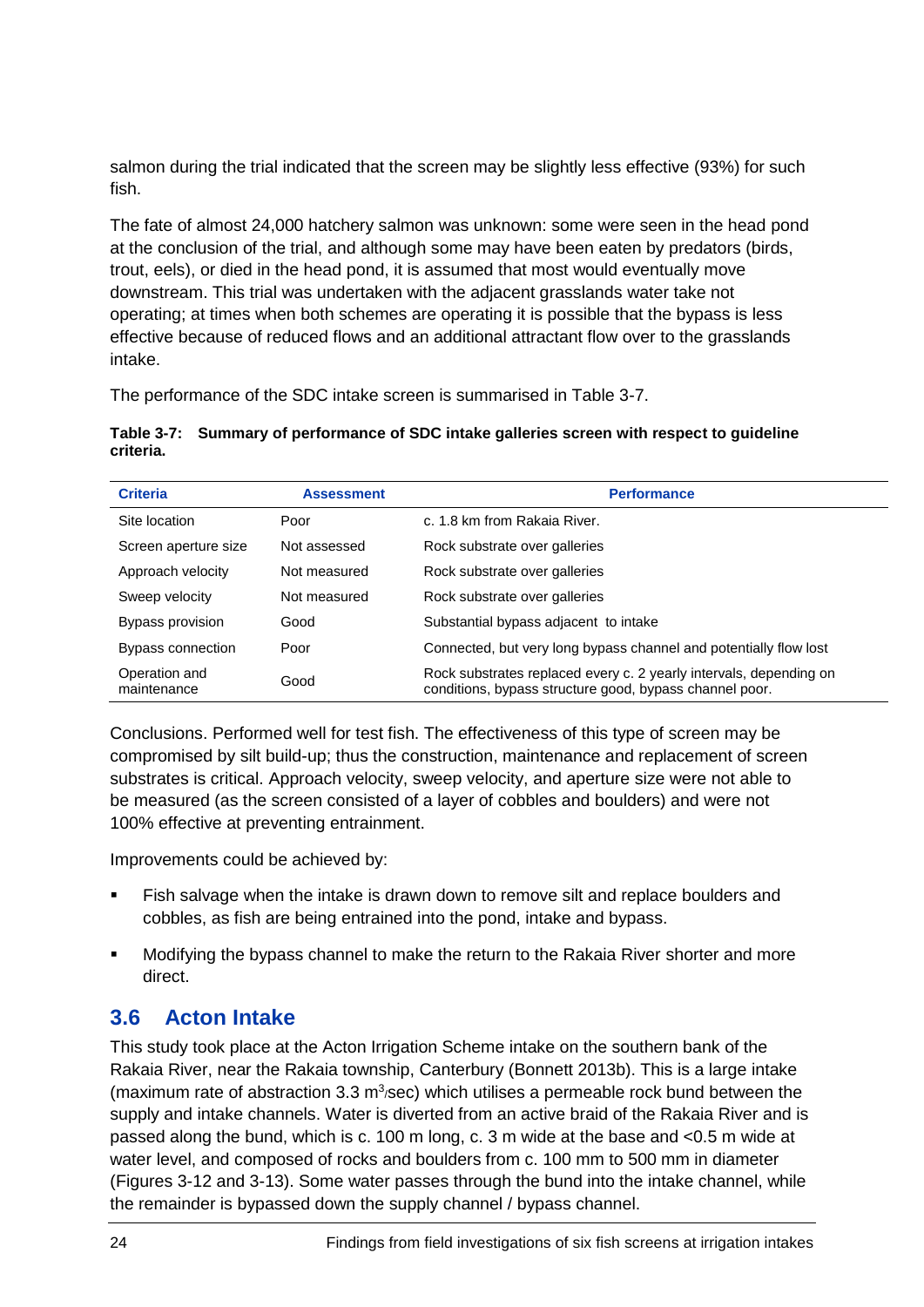

<span id="page-24-0"></span>**Figure 3-12:Sketch of the trial set-up at the Acton intake.**

<span id="page-24-1"></span>

**Figure 3-13:The permeable rock bund at the Acton intake, photographed looking upstream and with low supply channel water levels and scheme not operating (dewatered).** The diversion channel supplying water can be seen to the right of the photograph, and the scheme intake channel to the left.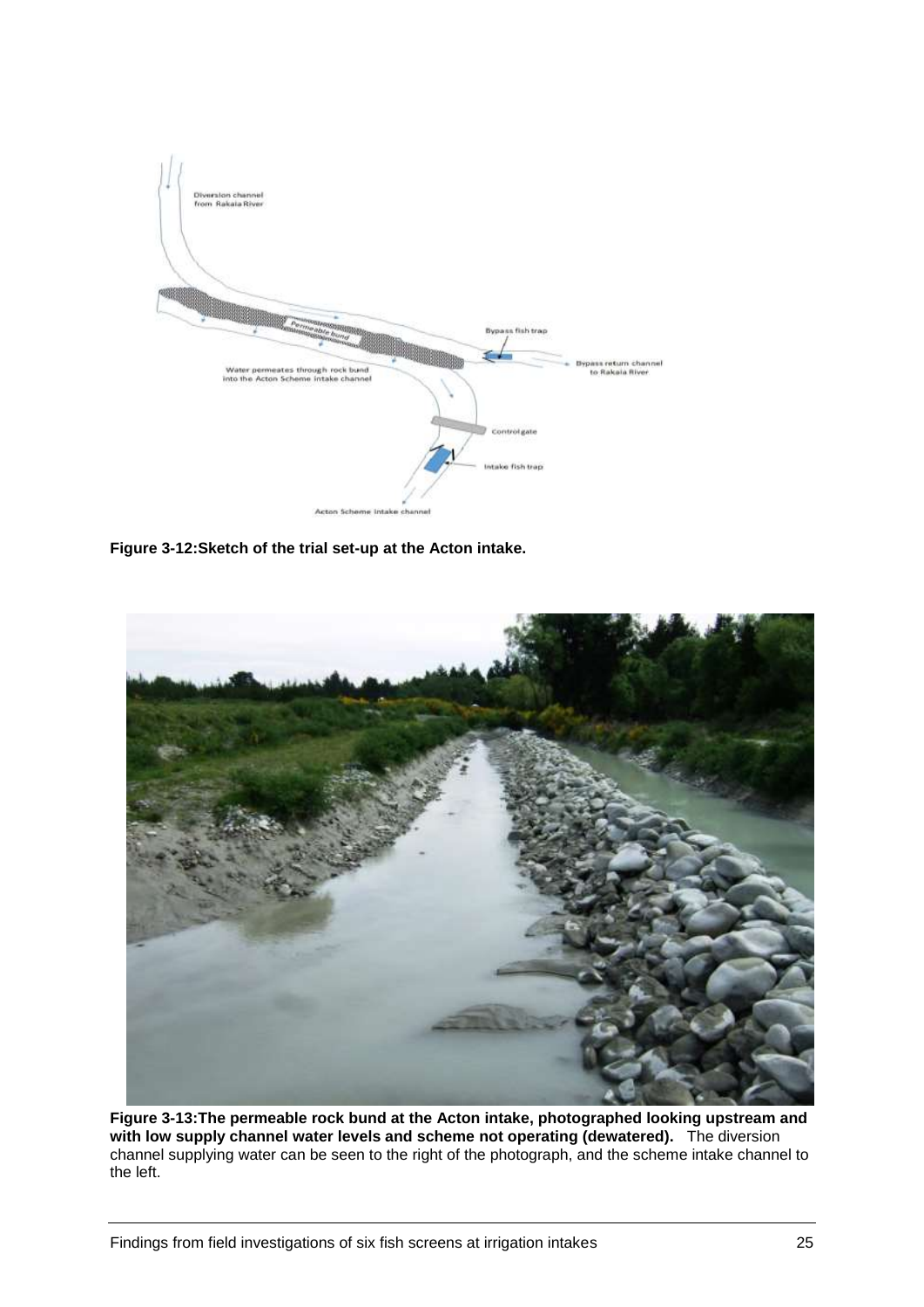Fish traps were installed on the intake channel and bypass channel and were operated for about 6 hours before 5950 hatchery-reared juvenile Chinook salmon were released into the supply channel c. 200 m upstream of the bund. Operation of the traps continued for about 40 hours – the traps were inspected regularly throughout this time, and the numbers of all fish of all species caught in the traps were recorded.

### **3.6.1 Results**

In addition to Chinook salmon trial fish, substantial numbers of torrentfish and bluegill bullies were caught during this trial. The trap on the bypass channel was washed out for a few hours by high flows during the trial, and catch data for this period is not included for the estimates of effectiveness (Table 3-8).

<span id="page-25-0"></span>

| Table 3-8: Catch of fish in the bypass and intake traps, and effectiveness of screening for the |
|-------------------------------------------------------------------------------------------------|
| three main species observed.                                                                    |

| <b>Species</b> | <b>Catch in bypass trap</b> | <b>Catch in intake trap</b> | <b>Screen effectiveness (%)</b> |
|----------------|-----------------------------|-----------------------------|---------------------------------|
| Chinook salmon | 2235                        | 112                         | 95.2                            |
| Torrentfish    | 387                         | 10                          | 97.5                            |
| Bluegill bully | 231                         | 403                         | 36.4                            |

### **3.6.2 Findings and conclusions from the Acton trial**

The trials demonstrated that the permeable bund at the Acton intake was effective for Chinook salmon (95.2%) and torrentfish (97.5%), and ineffective for bluegill bullies (36.4%). Comparison of the length frequency of Chinook salmon caught in the two traps clearly indicated that small (<40 mm) salmon were more vulnerable to passing through the permeable bund than larger fish.

The capture of torrentfish and bluegill bullies coincided with an increased flow in the Rakaia River. Both species of fish are migratory and relatively common in the river, and normally progress steadily upstream as they grow; however a few of the fish were encountered in the traps during periods of normal flow in the river. The greater numbers caught during the period of high river flow indicates that these fish had been displaced from upstream of the intake by flooding, or may have been migrating downstream as part of their lifecycle. Many bluegill bullies penetrated through the bund, whereas only a few torrentfish did so; this is probably because bluegill bullies favour the sheltered crevice habitat created by the bund more than torrentfish. In surveys of the Rangitata River, Bonnett (1986) described the habitat in which bluegill bullies were often found as "the boulders making up steep banks in deep, fast-flowing runs". Once within the bund, a high proportion of the bluegill bullies were presumably "drawn through" into the intake channel.

The maintenance of this bund consists of periodic de-silting by deconstructing, flushing and then reconstructing again. This occurs two to three times per season depending on river conditions. Silt, leaves and other debris become trapped in the gaps affecting the screen performance and water flow.

The performance of the Acton intake is summarised in Table 3-9.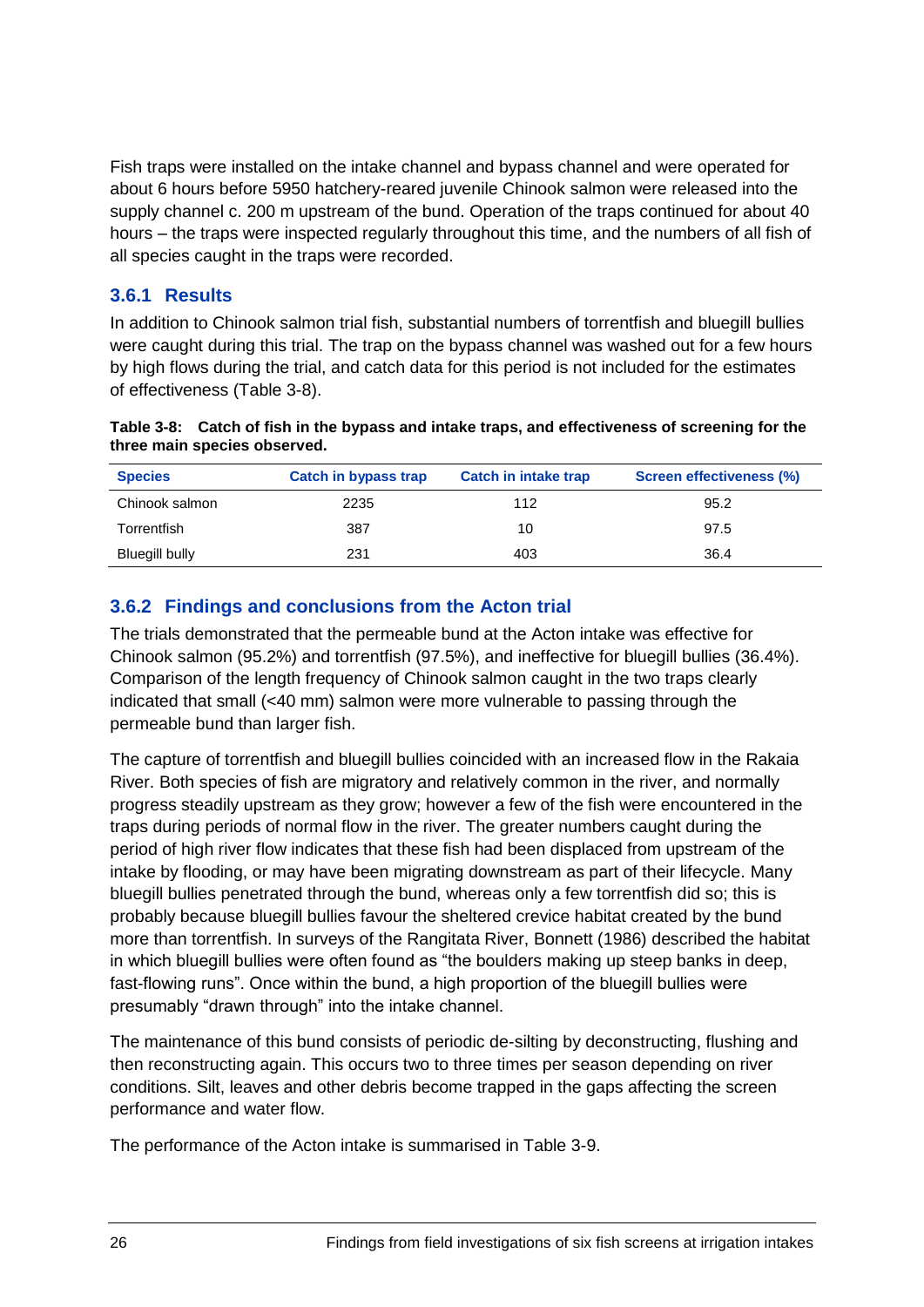| <b>Criteria</b>           | <b>Assessment</b> | <b>Performance</b>                                                         |
|---------------------------|-------------------|----------------------------------------------------------------------------|
| Site location             | Poor              | c. 1 km from Rakaia River                                                  |
| Screen aperture size      | Not assessed      | Rock substrate in bund                                                     |
| Approach velocity         | Not measured      | Rock substrate in bund                                                     |
| Sweep velocity            | Not measured      | Probably good, as velocity in supply/bypass channel was c.<br>$0.19$ m/sec |
| Bypass provision          | Good              | Supply channel becomes large bypass at bund                                |
| Bypass connection         | Ok                | Connected, but long bypass channel which supplies a further<br>intake      |
| Operation and maintenance | Ok                | Bund needs to be rebuilt often to counter silt build-up                    |

<span id="page-26-0"></span>**Table 3-9: Summary of performance of the Acton intake permeable bund with respect to guideline criteria.**

Conclusions. Effective for preventing entrainment of juvenile salmon and torrentfish, poor for bluegill bullies. The frequency and timing of "rebuilding" the bund is of concern, as at these times the screen is not operating and fish may be entrained into the scheme. Improvements could be achieved by:

- **Making a more direct (shorter) bypass route to the main river.**
- **Screening additional intakes from the supply channel.**
- Considering turning the scheme off during peak flows during key migration periods for at risk species e.g., bluegill bully.
- **•** Considering whether fish salvage is required when undertaking maintenance of bund.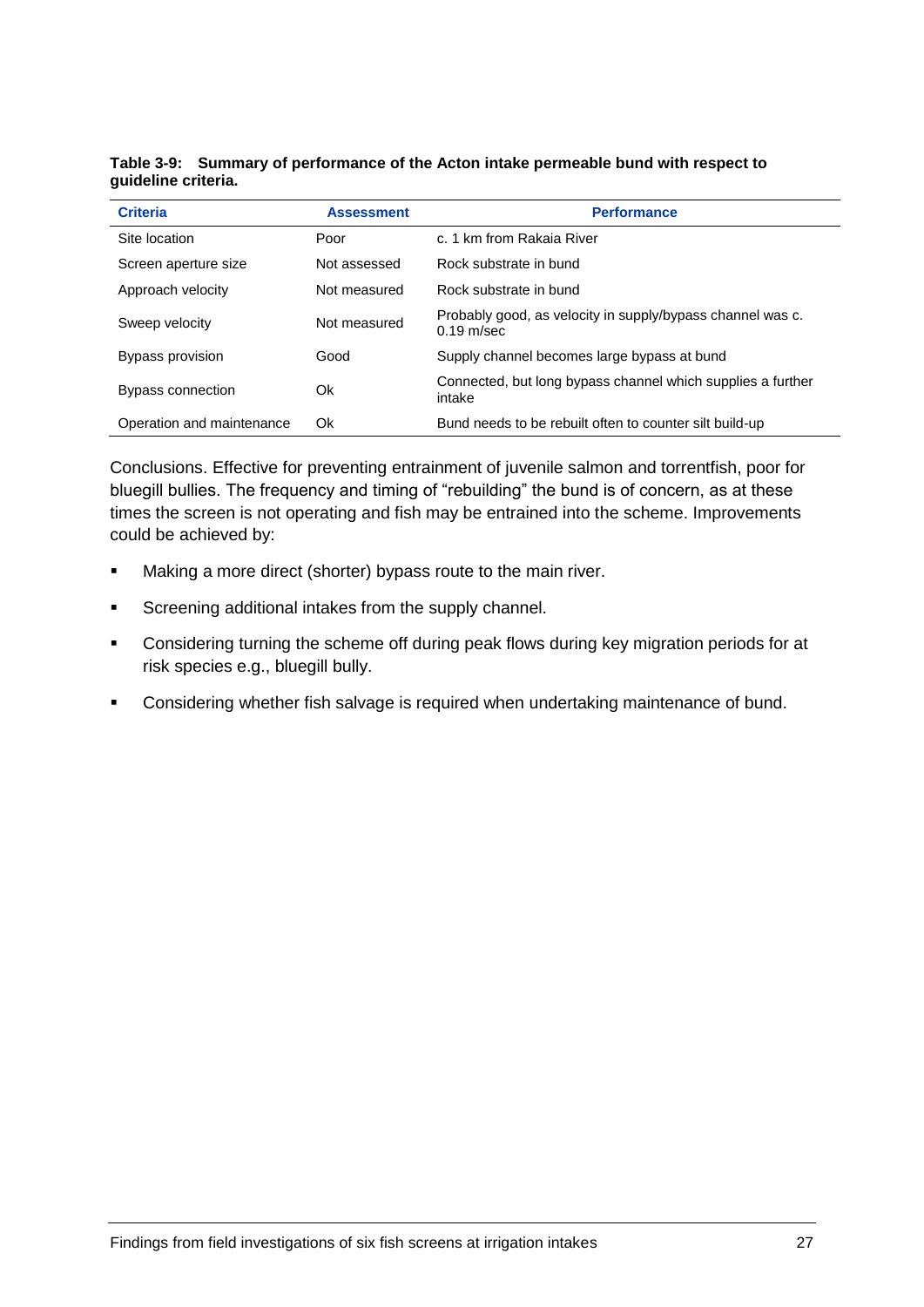# <span id="page-27-0"></span>**4 Discussion**

Six trials of fish exclusion at various irrigation intakes were summarised in the previous sections (3.1 to 3.6). This section reviews each of the criteria specified by the 2007 Guidelines (Jamieson et al. 2007) with respect to what has been learnt from all the trials.

## <span id="page-27-1"></span>**4.1 Site location**

The main site location issue is whether the intake and its associated fish exclusion structure is installed at, or as close as practical to, the point of water diversion from the main stem of the river. This is an important factor in minimising environmental effects, but has to be balanced with the need to protect the structure from flood events. Having the intake and screen close to the edge of the river, or even within the river, minimises the exposure of fish to risks that may occur within intake channels and bypass systems; risks that include loss from predatory fish and birds establishing in the intake, desiccation when flows are reduced, and mechanical damage when fish are transported through or over flow-control structures. Furthermore, water that is diverted through an intake bypass system is water that is not available to maintain in-river ecological and recreational values; this is especially so in small rivers, where the diversion of water for fishes might require a significant proportion of the river flow.

None of the intakes investigated during these studies was positioned in-river, and they ranged from close to the river for the Totara Valley intake (c. 150 m from the Opihi River), to distant for the SDC intake (where the intake channel was c. 1.8 km long). They either utilised an intake settling pond or an offtake from an actively flowing race.

Overall, site location is a very relevant criterion identified in the 2007 Guidelines, as a good site location will promote good design attributes, particularly with respect to the length of intake, potential for fish entrapment and predation, and effectiveness of bypass channels.

### **4.1.1 Site location and cumulative losses at intakes**

Another important aspect of site location is the potential for cumulative losses when fish moving through a river system encounter a series of intakes; although each of the intakes may be effective at excluding most fish, the small loss of fish at each intake in succession may result in a significantly large cumulative total loss. To illustrate this, Table 4-1 outlines the cumulative loss when fish successively encounter a series of intake screens (of various effectiveness) as they move through the river. In an extreme case, if fish encounter a series of three screens that are each only 50% effective (i.e., half of the fish are lost at each screen), the total cumulative loss is 87%, and only 13% of the fish remain (Table 4.1, 50% column). So the series of three screens is equivalent to one screen operating at only 13% effectiveness.

Even in a situation where fish encounter a succession of intakes of relatively high effectiveness (e.g., 95%), after encountering five such intakes only 77% of the fish remain; cumulative loss is 23%, or the equivalent of one screen operating at 77% effectiveness (Table 4.1, 95% column).

These figures illustrate that loss is cumulative, and that both the effectiveness of each screen, and the number of such screens encountered in succession, have a bearing on the overall loss in a river. Thus the location of intakes and effective fish screens is particularly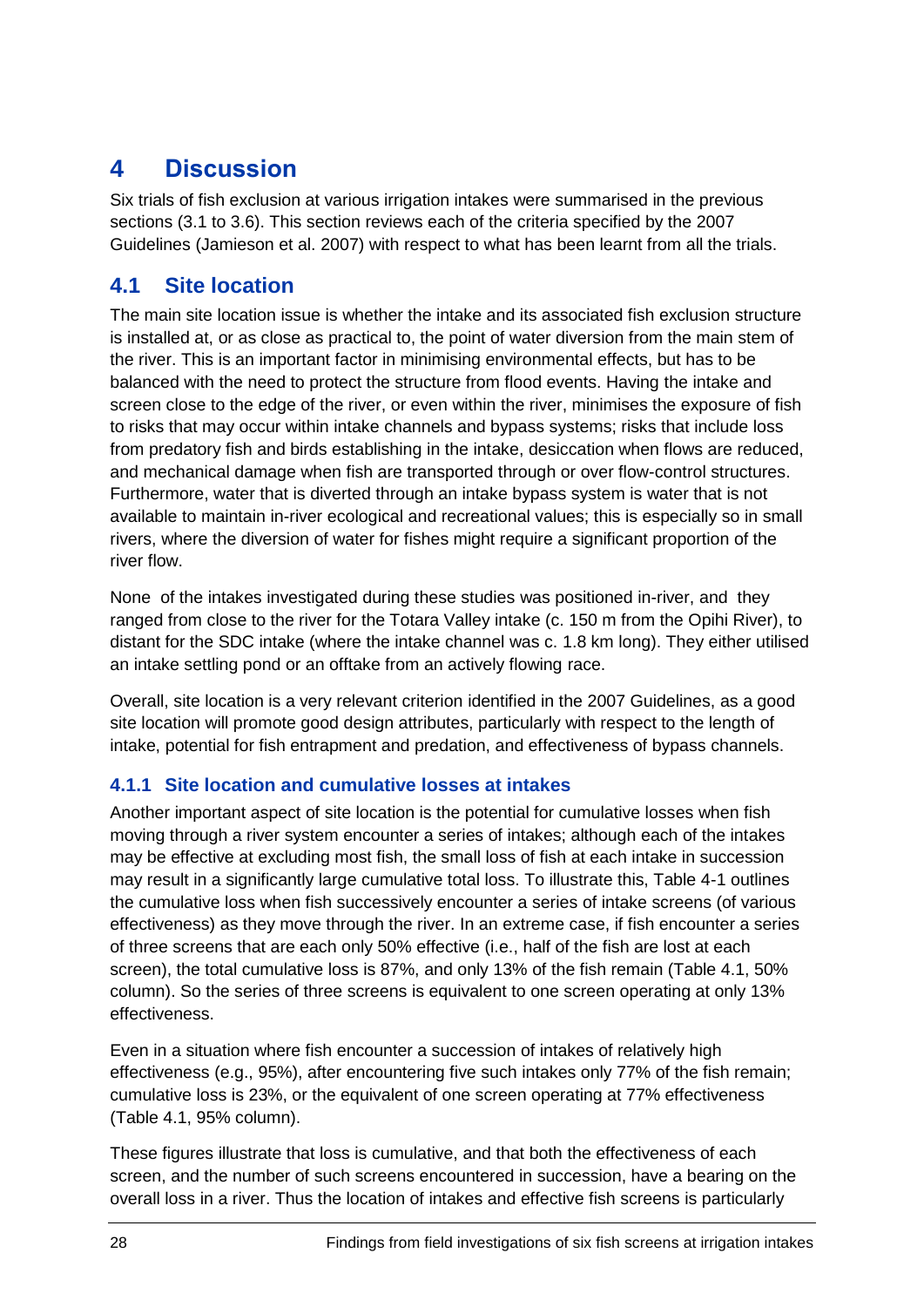relevant in rivers where there are multiple intakes, particularly in situations where several intakes are supplied by one diversion channel.

<span id="page-28-1"></span>**Table 4-1: Combined screening effectiveness of fish screens, illustrating potential cumulative loss of fish as they are exposed to a succession of screens.** The numbers represent total percentage effectiveness (survival) of fish, rounded to the nearest whole number; reading down the columns illustrates how total effectiveness decreases with the number of screens in succession. Figures in shaded cells are examples referred to in the text.

|   | Effectiveness (efficiency) of individual fish screens. |          |     |     |     |     |     |     |     |     |     |
|---|--------------------------------------------------------|----------|-----|-----|-----|-----|-----|-----|-----|-----|-----|
|   | 10%                                                    | 20%      | 30% | 40% | 50% | 60% | 70% | 80% | 90% | 95% | 99% |
|   | 10                                                     | 20       | 30  | 40  | 50  | 60  | 70  | 80  | 90  | 95  | 99  |
| 2 |                                                        | 4        | 9   | 16  | 25  | 36  | 49  | 64  | 81  | 90  | 98  |
| 3 | $\Omega$                                               | 1        | 3   | 6   | 13  | 22  | 34  | 51  | 73  | 86  | 97  |
| 4 | $\Omega$                                               | $\Omega$ |     | 3   | 6   | 13  | 24  | 41  | 66  | 82  | 96  |
| 5 | $\Omega$                                               | $\Omega$ | 0   | 1   | 3   | 8   | 17  | 33  | 59  | 77  | 95  |
|   |                                                        |          |     |     |     |     |     |     |     |     |     |

Overall, it is much more effective from a fish-screening perspective to have one effective screen on a diversion at or near the near the source river, rather than to subject fish to a succession of screened intakes off the diversion channel.

## <span id="page-28-0"></span>**4.2 Screen apertures**

Apertures in the screening material/matrix not only need to be small enough to prevent fish from penetrating the screen and becoming entrained in the irrigation system, but also need to be small enough to prevent fish becoming stuck or "gilled" in the aperture. For this reason the maximum aperture size (3 mm side-of-square or 2 mm bar width) recommended in the 2007 Guidelines is based on the head size of juvenile salmon and trout, as well as suggested apertures for the size of native fish by Charteris and Hamblett (2006).

The investigation of the Mead Intake screen indicated that 5 mm aperture mesh on the rotary drum was small enough to exclude Chinook salmon of about 80 mm in length, but not small enough to exclude juvenile rainbow trout of about 30 mm in length. However, this was not a legitimate test of aperture size, as the trial was probably compromised by ineffective sealing between the mesh-covered drum and the concrete surfaces of the channel that allowed the passage of fish.

The Levels Plain scheme utilised 18 screen panels; 17 with 3 mm mesh, and one with 5 mm mesh. Some of the small (c. 30 mm long) rainbow trout used in the trial penetrated through the screen, however it could not be established whether these had penetrated the mesh or moved through small gaps underneath the screens. The larger (c. 110 mm) Chinook salmon in the trial were not observed to penetrate the screen.

The inner flat-plate screen at the Totara Valley Scheme intake had apertures of 3 mm diameter; this was probably effective at preventing the passage of fish through the screen, however this test was also compromised by ineffective sealing around the screen (it was thought that the rubber gasket between the metal screens and the concrete base provided an unscreened route for water and fish).

Aperture size was not able to be measured for the trials at the NOIC, SDC, and Acton intakes, as these screens comprised mixtures of various gravels and boulders.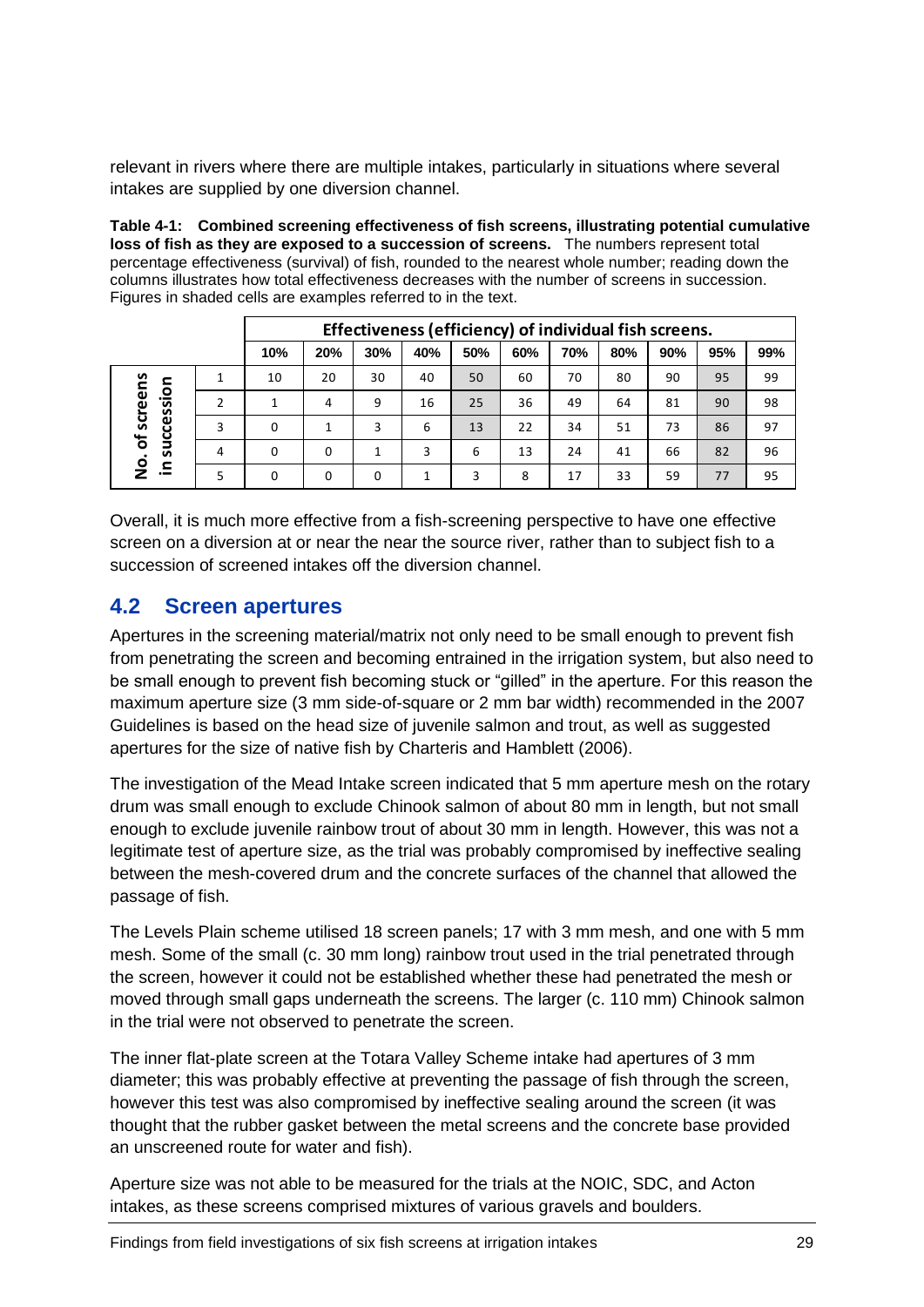The maximum aperture size (3 mm side-of-square or 2 mm bar width) recommended in the (2007) Guidelines was not conclusively tested by these trials, but otherwise remains appropriate for conventional mesh or plate screens, as it will prevent the passage of most juvenile salmonids and native fish.

## <span id="page-29-0"></span>**4.3 Approach velocity**

The term "approach velocity" refers to the speed of water onto and through the screen; the Guidelines outline the need for approach velocity to be low enough for fish to escape the screen by swimming upstream against the flow. Although there are several factors affecting the swimming speed that fish can maintain, the most critical is the size of the fish; the "rule of thumb" is that a fish can maintain an active swimming speed of four times its length every second (Clay 1995). So fish of 30 mm in length can maintain a swimming speed of  $(4 \times 30) =$ 120 mm per second, or 0.12 m sec<sup>-1</sup> for short periods of time.

At the Levels Plain intake screen, measured approach velocity ranged from 0.312 to 0.536 m sec<sup>-1</sup>, with an average of 0.436 m sec<sup>-1</sup>. At the Mead intake, the mean approach velocity was greater than 0.4 m sec<sup>-1</sup>. These velocities are 3 or 4 times greater than recommended, and fish less than 100 mm in length would be unable to sustain a sufficient swimming speed to escape. This was corroborated by observations of many 80 mm long Chinook salmon becoming exhausted and becoming impinged against the screen of the Mead intake. This observation was made when water temperature was also so high as to detrimentally affect the fishes swimming ability; however these were relatively large fish, and it is highly unlikely that fish of 30 to 50 mm in length could escape upstream against a flow of 0.4 m sec<sup>-1</sup> at any water temperature.

Approach velocity was not measured at the Totara Valley intake screen, but was estimated from gauged flow and known dimensions of the screen to have been c. 0.15 m sec<sup>-1</sup>. This is slightly greater than the recommended approach velocity, but was probably low enough to allow the short term escape of most sports fish used in the trial.

It was not practical to measure or estimate the approach velocity of water moving down or through the infiltration galleries or bunds at the SDC or Acton intakes, however, the performance of the screens for hatchery-reared salmon used in these trials (> 95 % effectiveness) suggests water velocities were mostly close to the recommended Guidelines. At the SDC intake, the surface area above the galleries was c. 45  $m^2$  for a maximum take of 1.4  $m^3$ sec<sup>-1</sup>, which equates to 32  $m^2$  surface area per 1.0  $m^3$ sec<sup>-1</sup> of take. The Acton rock bund provides a surface area of c. 330 m<sup>2</sup> for a maximum take of 3.3 m<sup>3</sup>sec-<sup>1</sup>, which equates to 100  $\text{m}^2$  of surface per 1.0  $\text{m}^3$ sec<sup>-1</sup> of take. It must be noted that both infiltration gallery and rock bund screens are subject to the deposition of silt amongst the substrates during operation; this will reduce the effective open area of the screen and increase water velocities through the screen, and regular maintenance to remove the silt is required.

Measured approach velocities of 0.4 m/s caused significant impingement on at least one tested screen. It is concluded that the maximum approach velocity (0.12 m sec $^{-1}$ ) recommended in the 2007 Guidelines by Jamieson et al. (2007) is appropriate for fish screens at intakes, as it will allow small (30 mm long) fish to escape from the screen.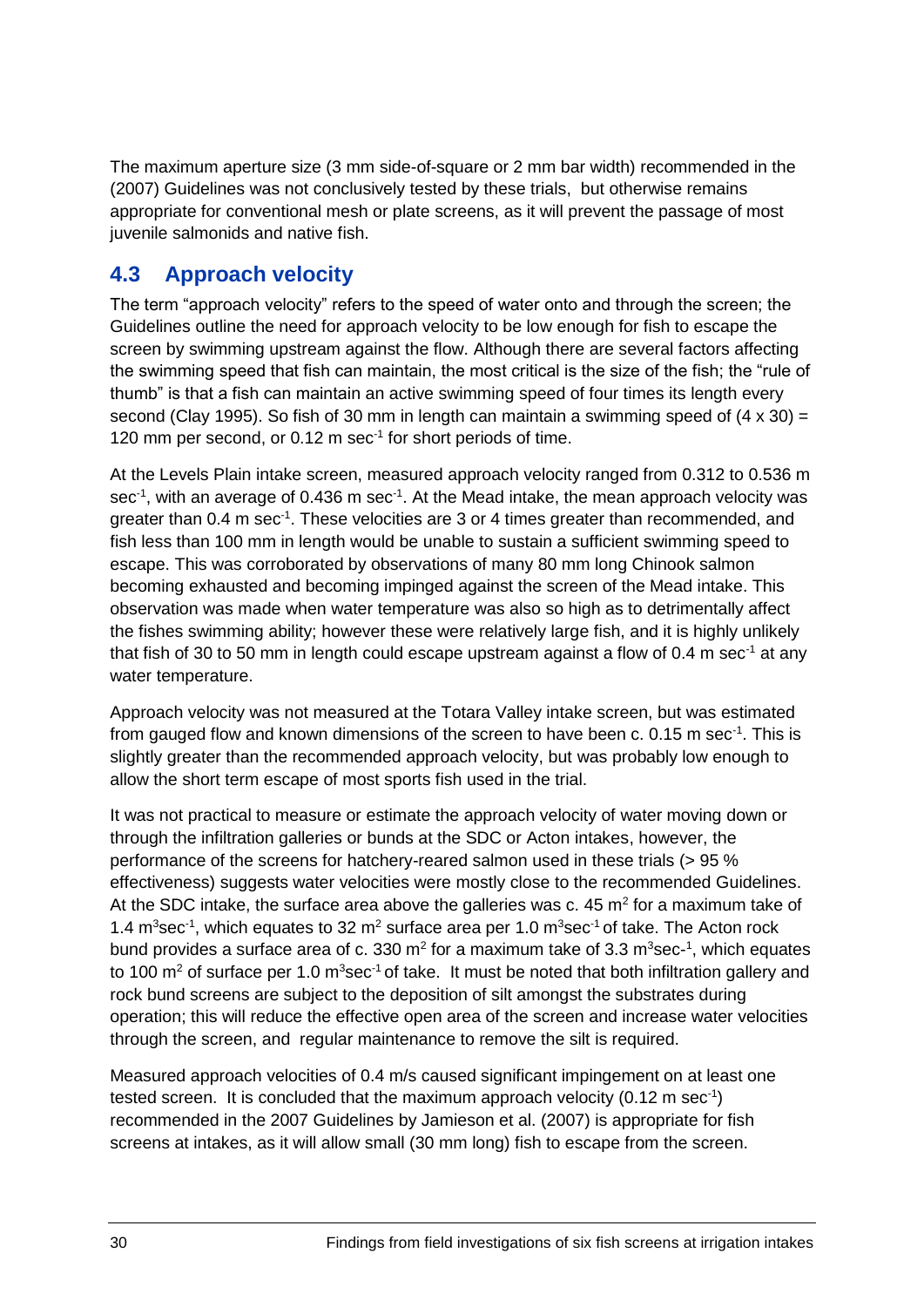## <span id="page-30-0"></span>**4.4 Sweep velocity**

The term "sweep velocity" refers to the speed of water across the face of a screen (i.e. at right-angles to the approach velocity) to promote the transport of fish toward a bypass. The sweep velocity across a screen should be at least as fast as the approach velocity, and preferably even faster.

Sweep velocity was not measured at the trial of the Levels Plain intake, however it was probably somewhere between 0.2 and 0.55 m sec<sup>-1</sup> (based on measurements made by ECan in 2005 and 2006). If this was the case then the sweep velocity could be considered as barely acceptable, being both below and similar to the approach velocity at the site (0.312 to  $0.536 \text{ m sec}^{-1}$ ).

It was not possible to discern or measure any sweep velocity across the screens at either the Mead intake or Totara Valley intake trials. At both sites the bypass was some distance from the screen, and the flow of water down the bypass was insufficient to provide a sweeping flow. At the Mead intake the bypass was 3.2 m upstream of the screen, and had a flow of about 0.005 m<sup>3</sup>sec<sup>-1</sup> (about 0.8% of the 0.406 m<sup>3</sup>sec<sup>-1</sup> flow through the screen); at the Totara Valley intake, the bypass was more than 10 m away from the screen and had a flow of about 0.001 m<sup>3</sup>sec<sup>-1</sup> (about 0.2% of the 0.486 m<sup>3</sup>sec<sup>-1</sup> flow through the screen). The absence of a sweep velocity at the Mead installation contributed to fish entrapment, exhaustion and death.

It was not practical to measure sweep velocity at the SDC intake site, and there was no discernable sweep velocity towards the bypass channel entrance (more than 10 m away).

From the SDC trial, and to a lesser extent the Totara valley trial, it may be deduced that a sweep velocity per se is unnecessary, and all that is required is a bypass flow to transport fish back to the river of origin. However, without a sweep flow "guiding" fish into the bypass, fish may accumulate upstream of the screen and risk long term exercise stress or mortality, predation, effects of poor water quality, damage associated with screen cleaning brushes etc., and lack of food.

So overall, while there was no consistent evidence that the requirement for sweep velocity across a fish screen should be a mandatory guideline, in most situations having a flow of water to sweep fish away from an intake, and towards a bypass, should enhance the overall effectiveness of a screen and minimise stress and mortality for salmonids and native fish.

## <span id="page-30-1"></span>**4.5 Bypass provision**

There are several aspects of fish bypass design and operation which are important for excluding fish from intakes:

- A bypass has to be provided if fish are removed from the main body of the river; excluding fish from an intake is pointless if the fish are not returned to the source river.
- Fish need to be able to "find" the bypass; this is best achieved by having the bypass close to the screen/intake, and with a substantial amount of water flowing across the screen and into the bypass. A sweep flow across a screen should help to "guide" fish naturally into a bypass.
- For salmon and trout, it is important that the bypass entrance is a well-lit or open-topped channel, as many fish will avoid pipes, small culverts and dark entrances.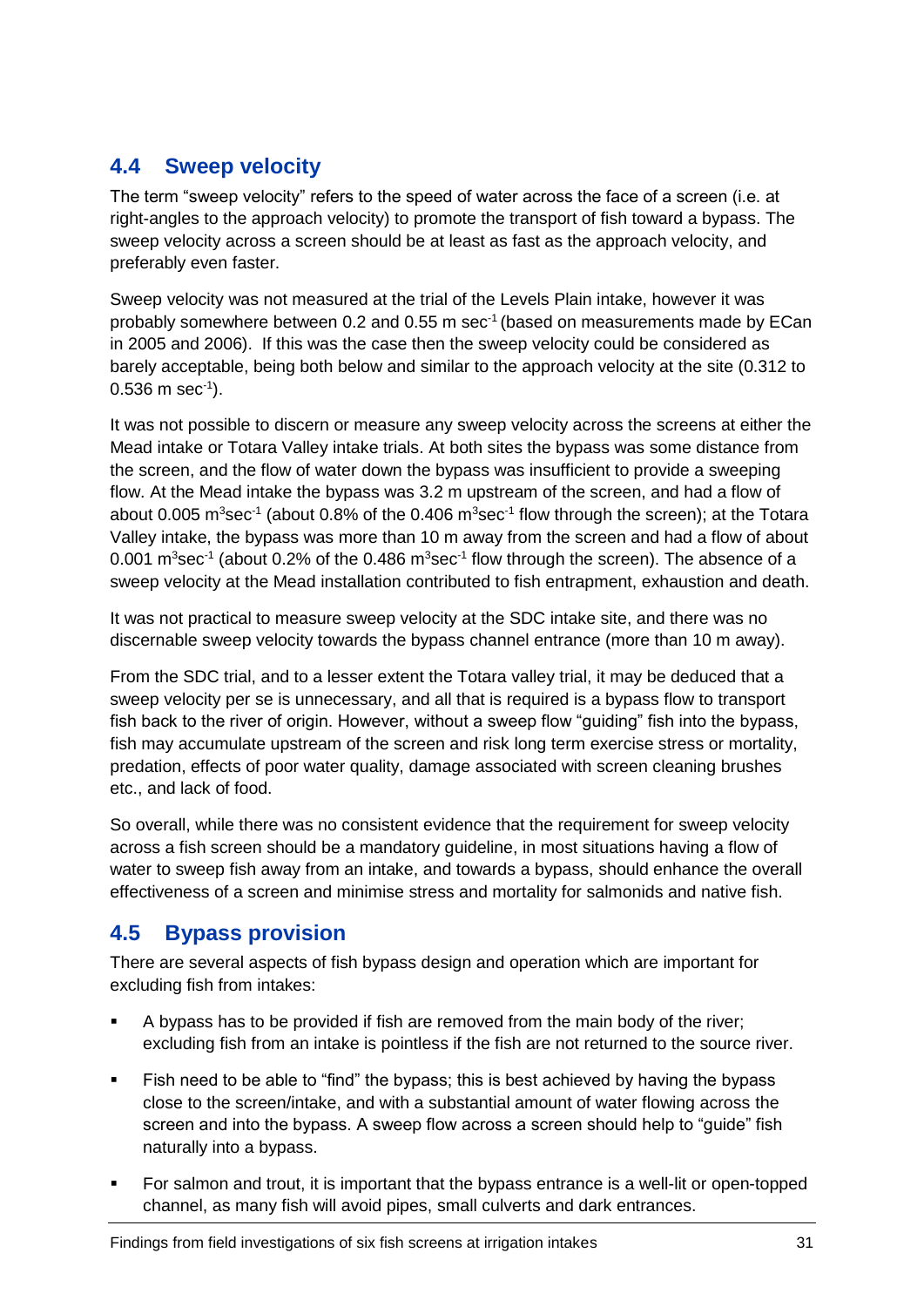A bypass should include a "non-return" function, so that once a fish is drawn into the bypass it cannot return to the screen. Fish can be prevented from swimming upstream through the bypass by areas of fast-flowing water, or by having the bypass flow "freefalling" into a pool (as occurs at a perched culvert).

In the six investigations of screens at intakes, the bypasses provided ranged from being unsuitably small, poorly sited, and poorly designed, as at the Totara Valley and Mead intakes, to large channels, as at the SDC and Acton intakes.

The 2007 Guidelines for bypass provision by Jamieson et al. (2007) are appropriate for fish screens at intakes. The bypass is probably the most critical feature for fish screening at intakes; even if all other guideline criteria are met, the screen won't be effective unless the screened fish are safely and promptly bypassed back to the river.

## <span id="page-31-0"></span>**4.6 Bypass connectivity**

A bypass on an intake needs to return fish back to the river of origin promptly and safely; this requires that the bypass channel:

- Is connected to the river.
- Has sufficient flow to maintain water quality (water temperature, dissolved oxygen) and to ensure that fish are not subjected to desiccation.
- Isas short and direct as possible, to minimise the risk of predation by birds, trout and eels.

Only the Levels Plain intake appeared to have suitable connectivity with the river of origin; other intakes ranged from "not connected at all" to "connected but with a very long bypass channel".

In conclusion, the 2007Guidelines for bypass connectivity by Jamieson et al. (2007) are appropriate for fish screens at intakes; the intake screen won't be effective unless the screened fish are quickly and safely returned to the river.

## <span id="page-31-1"></span>**4.7 Operation and maintenance**

The series of trials in Canterbury have shown that poor construction, maintenance, and operation of fish screen facilities undoubtedly greatly reduced their effectiveness at excluding fish. For example:

- At the Mead intake, many fish either penetrated the 5 mm mesh on the rotary drum screen or passed around the screen because the seals on the side and bottom of the screen were not operating correctly. Fish that utilised the bypass were not successfully returned to the river of origin, because the bypass channel had not been maintained.
- At the Totara Valley intake, many fish passed into the scheme intake, probably by utilising gaps between the rubber flange and the concrete base. Other fish were lost because they were swept onto the bank as 'trash' above the screen by the moving brushes and screens. The bypass channel was operating with a very small flow, and was unlikely to return fish safely to the river of origin.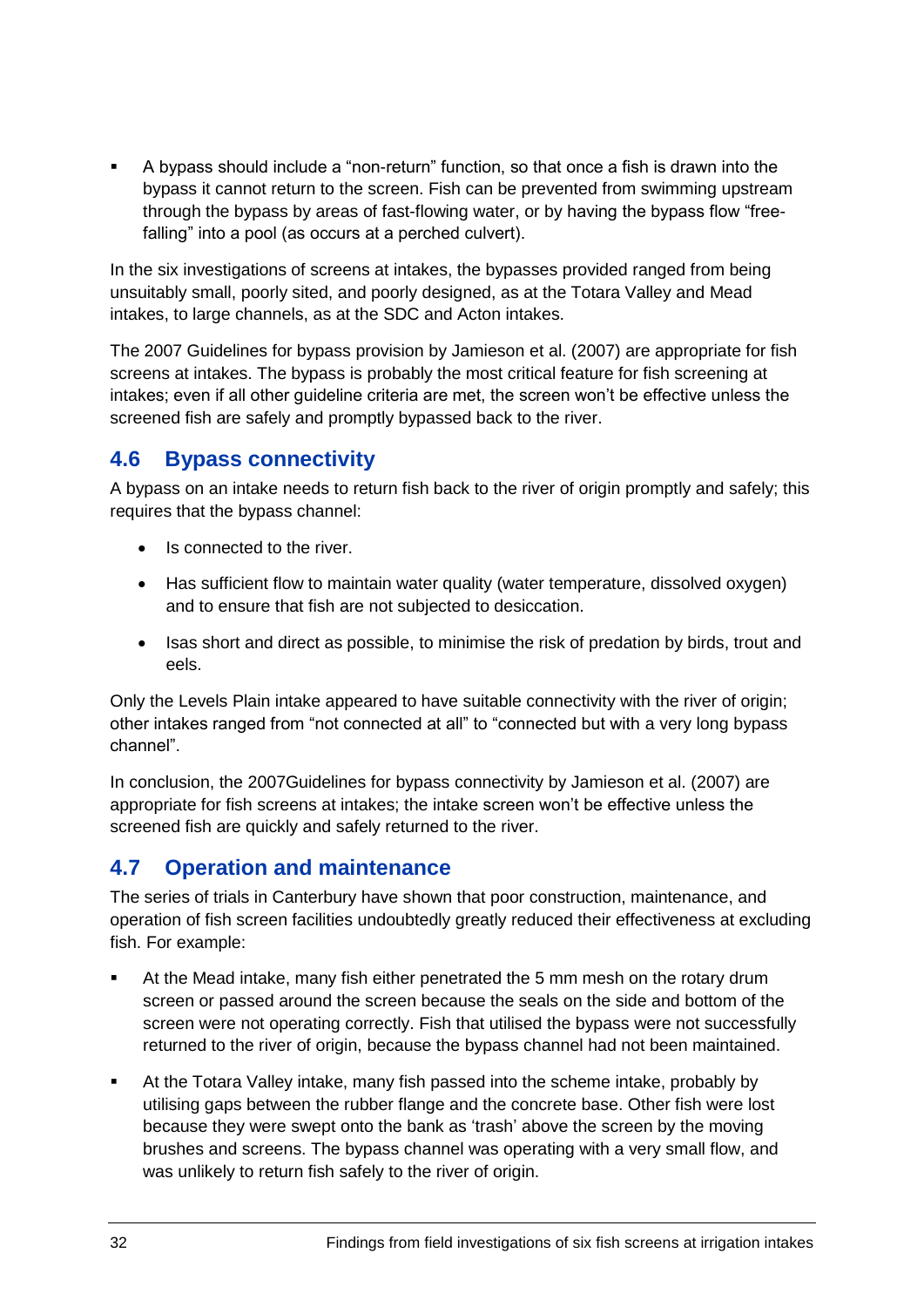- At the SDC intake, the bypass channel had a good flow of water during the trial, but the channel was not properly maintained and meandered across the flood plain of the Rakaia River for about 5 km before joining a braid of the river. This would have exposed fish to risks from desiccation, changes in water quality, and predation by birds. Risks would be exacerbated if – at some times - less water flowed in the bypass channel.
- At the Acton intake, the bypass channel was too long, and much of the flow was dissipated before it returned to the Rakaia River. As for the SDC intake, this would probably have exposed fish to risks from desiccation, changes in water quality, and predation.

In conclusion, the operation and maintenance of the screens investigated was mostly poor, especially with respect to the maintenance of bypass channel connectivity; the criteria as recommended in the Guidelines by Jamieson et al. (2007) are appropriate for fish screens at intakes.

### **4.7.1 Consideration of sediment build-up**

Many of the irrigation and stockwater intakes in Canterbury use water from rivers with high sediment loads, and the deposition of sediment within or near many intake screens is a significant operational and maintenance issue. This is particularly so for infiltration galleries and permeable rock bunds, where the deposition of silt amongst the substrates which form the screen may greatly reduce the permeability of the screen.

One design approach is to incorporate settling ponds upstream of the screen to allow some sediment to settle out prior to contact with the screen. Settling ponds, however, also "hold" fish; not only are fish kept away from the river, but they may be exposed to sub-optimal conditions (poorer water quality, less food) and to increased risk of predation (by birds, eels, and large trout).Settling ponds may also provide good conditions for nuisance growths of weeds and algae.

Sediment usually has to be periodically removed from settling ponds; this may require drainage of the pond and the use of earth-moving machinery and/or deconstruction and subsequent reconstruction of the layer of cobbles and boulders forming the screen. Similarly, the build-up of sediment within permeable bunds may require the bunds to be deconstructed and reconstructed.

Overall, sediment build-up in infiltration galleries and permeable bunds may require frequent and substantial maintenance to maintain screen performance, reduce outages, and avoid issues with consistent reconstruction.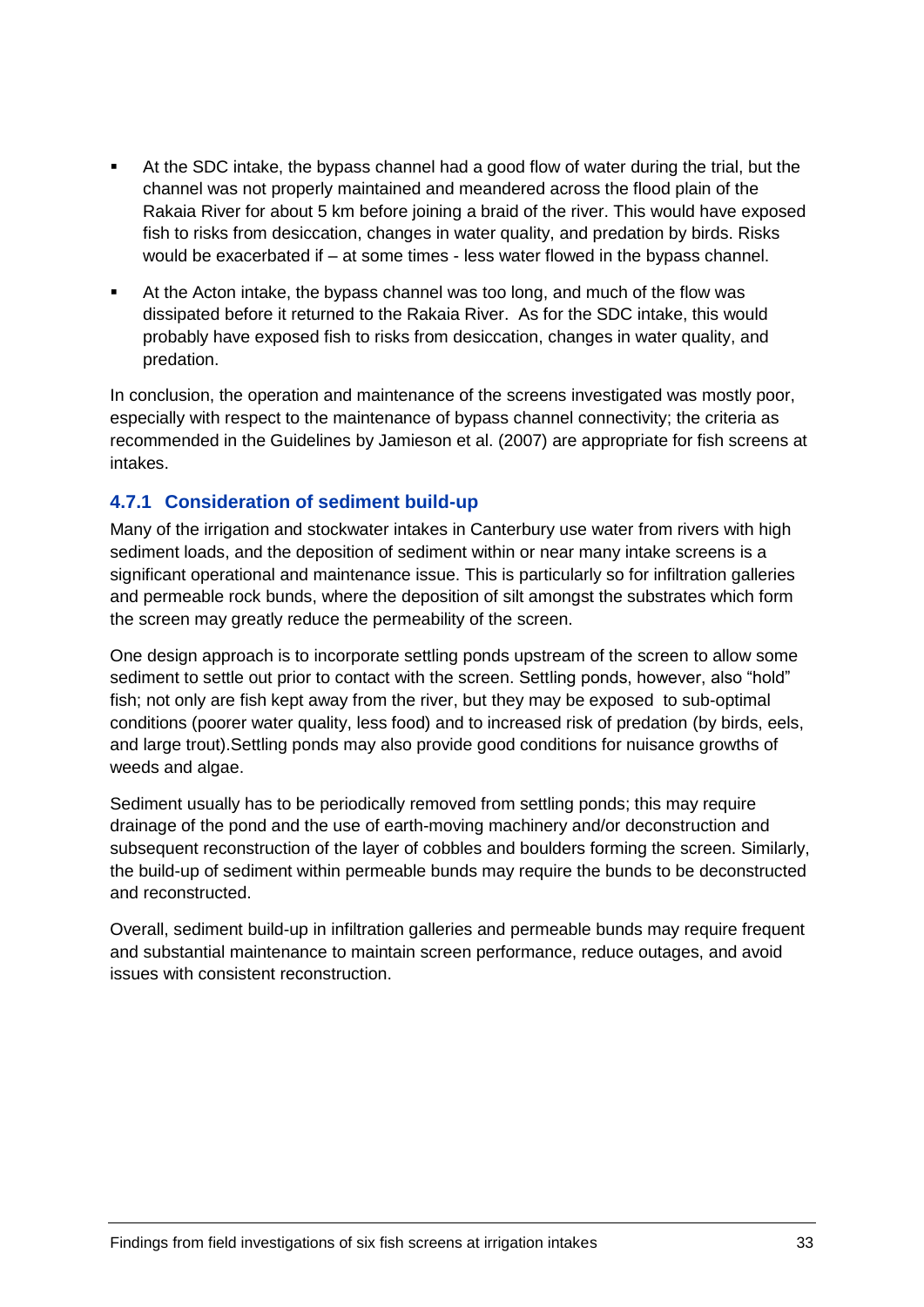# <span id="page-33-0"></span>**5 Conclusions and recommendations**

The investigations of fish screens at six operating intakes in Canterbury have shown that:

- The (2007) Guidelines are appropriate for excluding juvenile salmon and trout from intakes in our rivers. This acknowledges that these fish are pelagic, schooling fish that avoid dark crevice environments. The design criteria for salmonids are therefore well established.
- At conventional intake screens (e.g., flat screens, rotary drums) the 2007 Guidelines are also appropriate for most native fish. Trials conducted on intakes that utilised "behavioural" barriers (e.g., infiltration galleries, permeable bunds) to screen fish demonstrated that these types of screen effectively exclude most juvenile salmon, but are less effective for very small salmon/trout and ineffective for some native fish. It is recommended that further information on responses of native fish to fish exclusion criteria are investigated, and the life cycles, distribution, migratory habits, swimming ability, and size of native fish in New Zealand rivers is made available, and/or commissioned to ensure that design considerations, and the 2007 Guidelines, are entirely appropriate for protecting native fish communities also.
- The provision, design and connection of suitable bypass facilities are probably the most critical features of an effective fish screen; in simple terms, a bypass without a screen will be more effective than a screen without a bypass. The minimum quantity of water required to provide and maintain an effective bypass has not been determined, and there is no rule of thumb specifying the bypass flow as some proportion of total flow into an intake. Such a rule would be difficult to establish, simply because conditions will vary from site to site; all the work to date underlines the importance of bypasses, and emphasises the need to have as much water as possible flowing through a bypass in order to create a sweep velocity, move fish promptly away from the screen, and maintain a good channel to return fish to the river of origin.
- The operating trials on fish screens clearly demonstrated that careful construction/implementation, maintenance, and operation of screens are also critical for achieving effective fish screening. Several of the intake screens tested were poorly operated and maintained – if they had been better operated (e.g., better seals on the rotary drum screen; better fit of the ANDAR screen onto its base) these trials would have been more conclusive and meaningful.
- Lessons learnt through these trials should be considered when designing new fish screens at intakes; novel designs need adequate monitoring to ensure intakes are effectively meeting exclusion targets. Based on the conclusions from section 4, it is recommended that:
	- a. The location of the intake screen is as close as practical to the point of take, to limit water abstracted and fish diverted away from the main stem. Amalgamation of takes should be undertaken wherever possible to avoid cumulative losses and ensure physical and cost effectiveness of screens.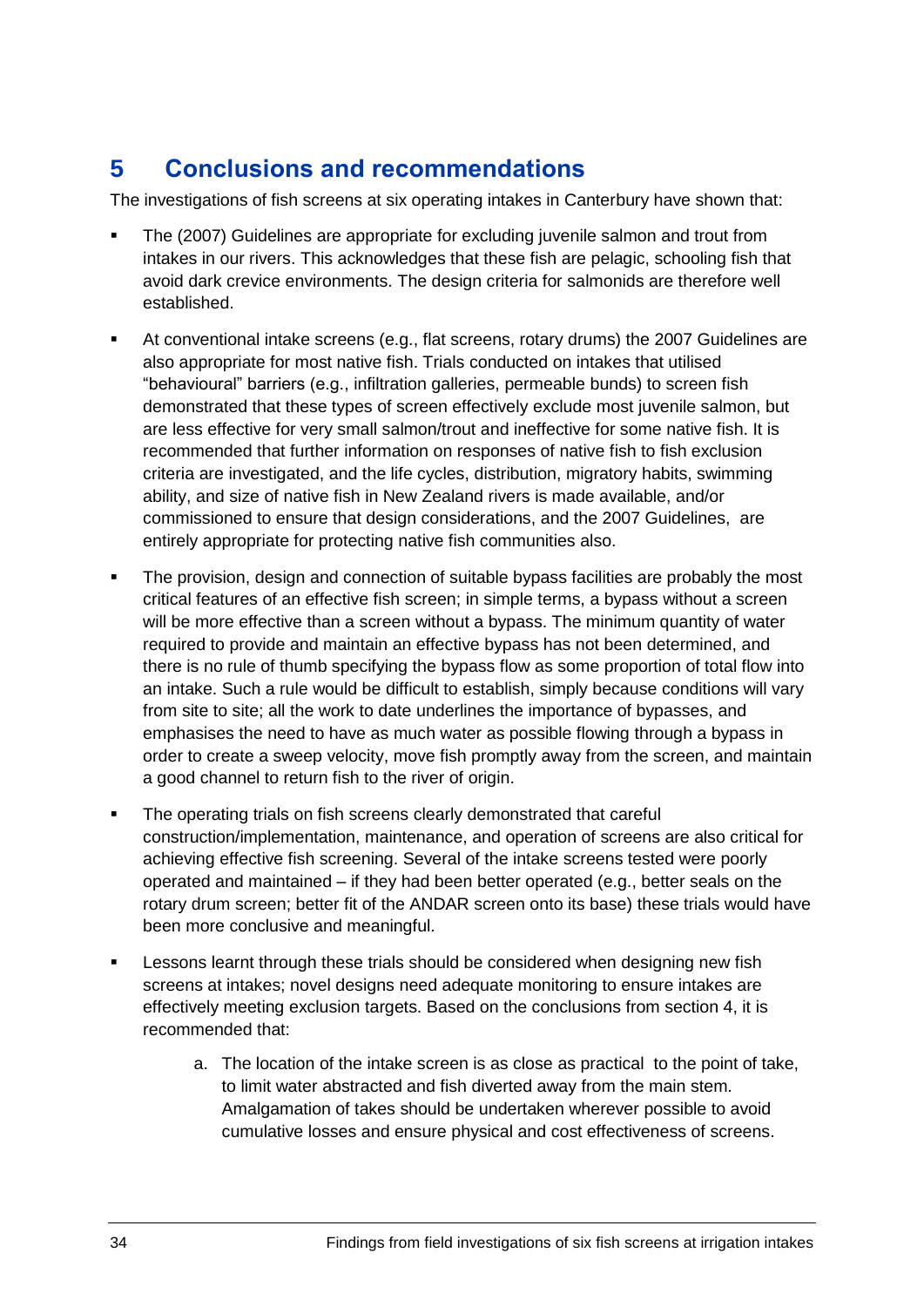- b. Careful construction and maintenance is critical, and further impetus needs to be put on requiring consent holders to maintain the design accepted in consent (monitoring).
- c. When establishing new intakes it is useful to identify ecological values in the area, and determine the risks at the proposed location before confirming the screen design.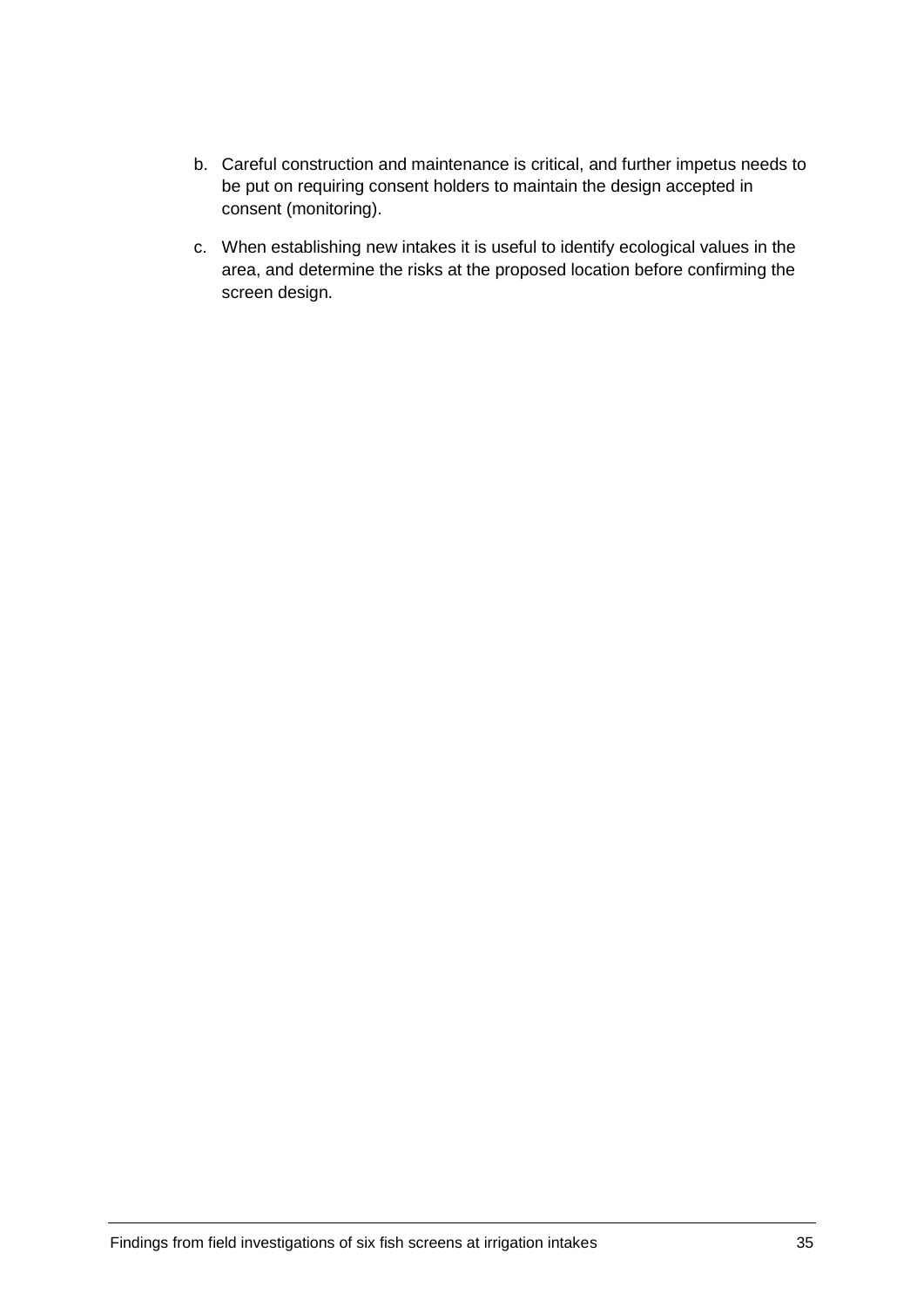# <span id="page-35-0"></span>**6 Acknowledgements**

This research was funded by MAF Sustainable Farming Fund, and the work is mostly the result of the efforts of the Canterbury fish exclusion working party: Paul Reese (Irrigation New Zealand), Mark Webb and Hamish Stevens (Central South Island Fish and Game Council), Nicolas Dunn, Dave West, and Sjaan Bowie (Department of Conservation), Mary Beech, Patrick Lees, and Adrian Meredith (Environment Canterbury). Many thanks also to the irrigators and landowners for making their facilities available for trials, as well as for their local knowledge and much valuable information on intake operation and maintenance.

Report availability:

All reports are available on the Irrigation NZ website [http://www.irrigationnz.co.nz/.](http://www.irrigationnz.co.nz/)